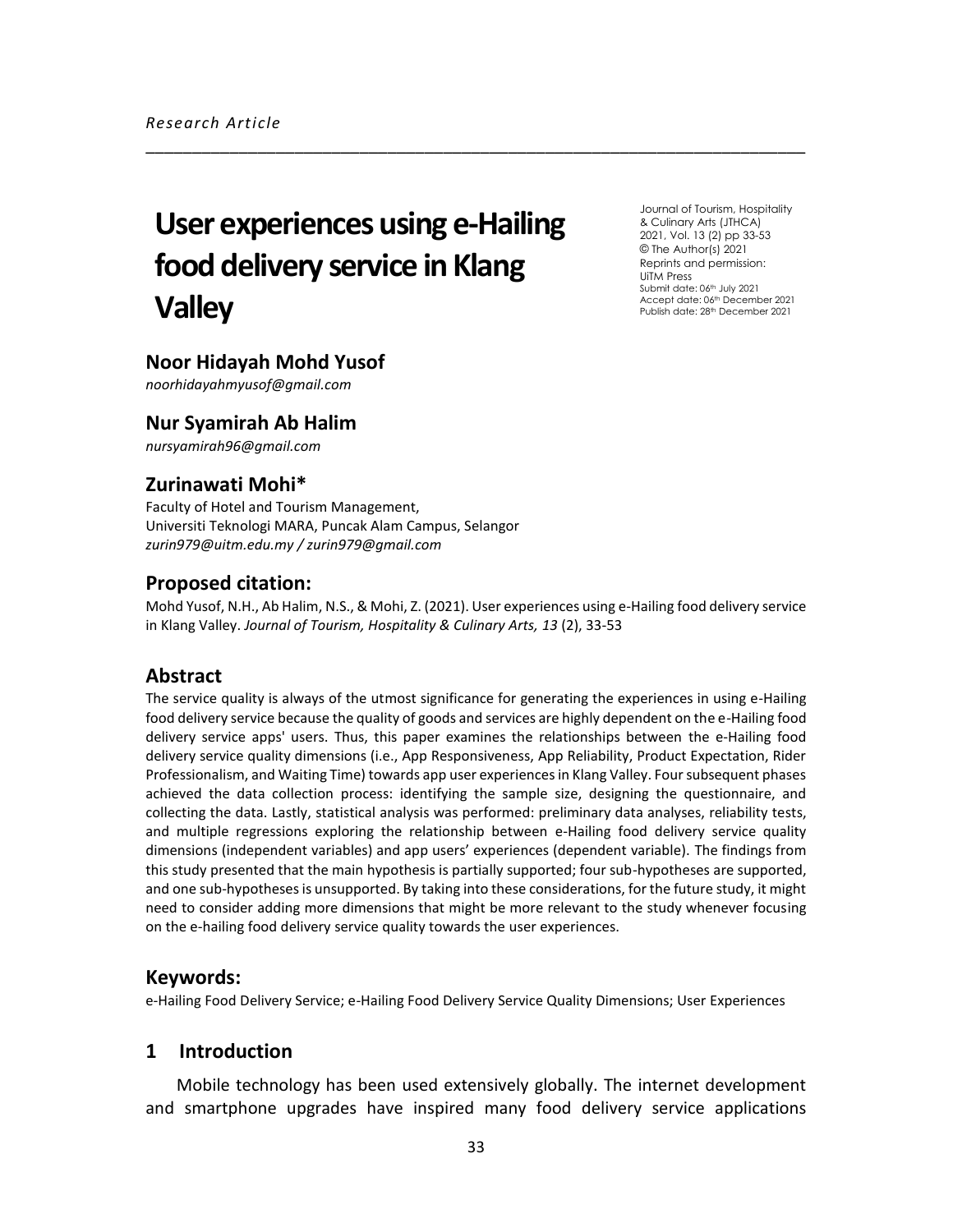(hereafter referred to as food delivery service app). The e-Hailing business is rising progressively, offering innovative ideas and functionality, along with easy internet and smartphone connectivity. Therefore, worldwide and e-commerce are rising rapidly, and the food industry shows steady growth (Alagoz & Hekimoglu, 2012; Lee et al., 2017; Pigatto et al., 2017).

Most of the foodservice industry barely used an e-Hailing food delivery service. Its users (hereafter referred to as the e-Hailing user) are only required to seek their desired food premises online, select options listed, and leave their delivery address (Pigatto et al., 2017). Before e-Hailing food delivery service in demand, many foodservice operators have used direct selling to the customers, such as face-to-face interaction, dine in at the restaurant, take away, or drive-thru as standard practice in selling their goods. In the new era of technology, users can directly order food through the application no matter where they are, such as at the home, office, or park. e-Hailing food delivery app users prefer not to spend time looking for parking spaces and prevent traffic congestion; thus, they could enjoy meals brought to their doorstep. It also reported that 50.8% of individuals ordered from e-Hailing food delivery apps choose not to cook since it helped people have foods they want in less than an hour delivered directly to their homes and offices (Goh et al., 2017; Kimes, 2011).

Billions of app installations help both parties, and Malaysia recorded 8.2 million online food delivery apps installations at the end of 2020 (Statista, 2020). The growth of internet providers and rising smartphone penetration had fueled the creation of various food delivery apps such as Foodpanda, GrabFood, Uber Eats, Domino's, Pizza Hut, McDonald's, DeliverEat, Honestbee, Bungkusit, Running Man Delivery, FoodTime, and Dahmakan (Mahfuz, 2019; Ray et al., 2019). Foodpanda has been the first delivery company running in Malaysia and benefited as the first team player. Reportedly on 1 November 2017, Foodpanda upgraded its image from orange colour to pink colour uniform. Later, competitors entered the food delivery service market. However, Foodpanda remains Malaysia's most dominant e-Hailing food delivery service company (Lirong, 2021; Xin, 2021). As the rivalry among e-hailing companies becomes intense, the users' experiences using apps for e-Hailing food delivery service quality might vary. However, compared to that, the food delivery app operates primarily in mobile applications. This gives both the user's mobile e-hailing app and the restaurant's owner more comfort. Therefore, social media advertised and increased business awareness effectively and claimed that designing the websites, content, functionality, and usability must be considered (Pigatto et al., 2017).

Food delivery service has never been as popular as it is now, but now this trend will continue to grow, according to GrabFood Malaysia (Abirami Durai, 2020). In 2020, Malaysia's e-Hailing food delivery industry revenues exceeded MYR900 million (approximately USD211 million) (Statista, 2020). Besides many available food delivery service apps, the growth was also because of the Movement Control Order (in short: MCO) during pandemic covid-19 that dining in the restaurant is not allowed. People are asked to stay home. Furthermore, it was reported that 90% of South-East Asians connected to the Internet primarily through their smartphones (Abirami Durai, 2020).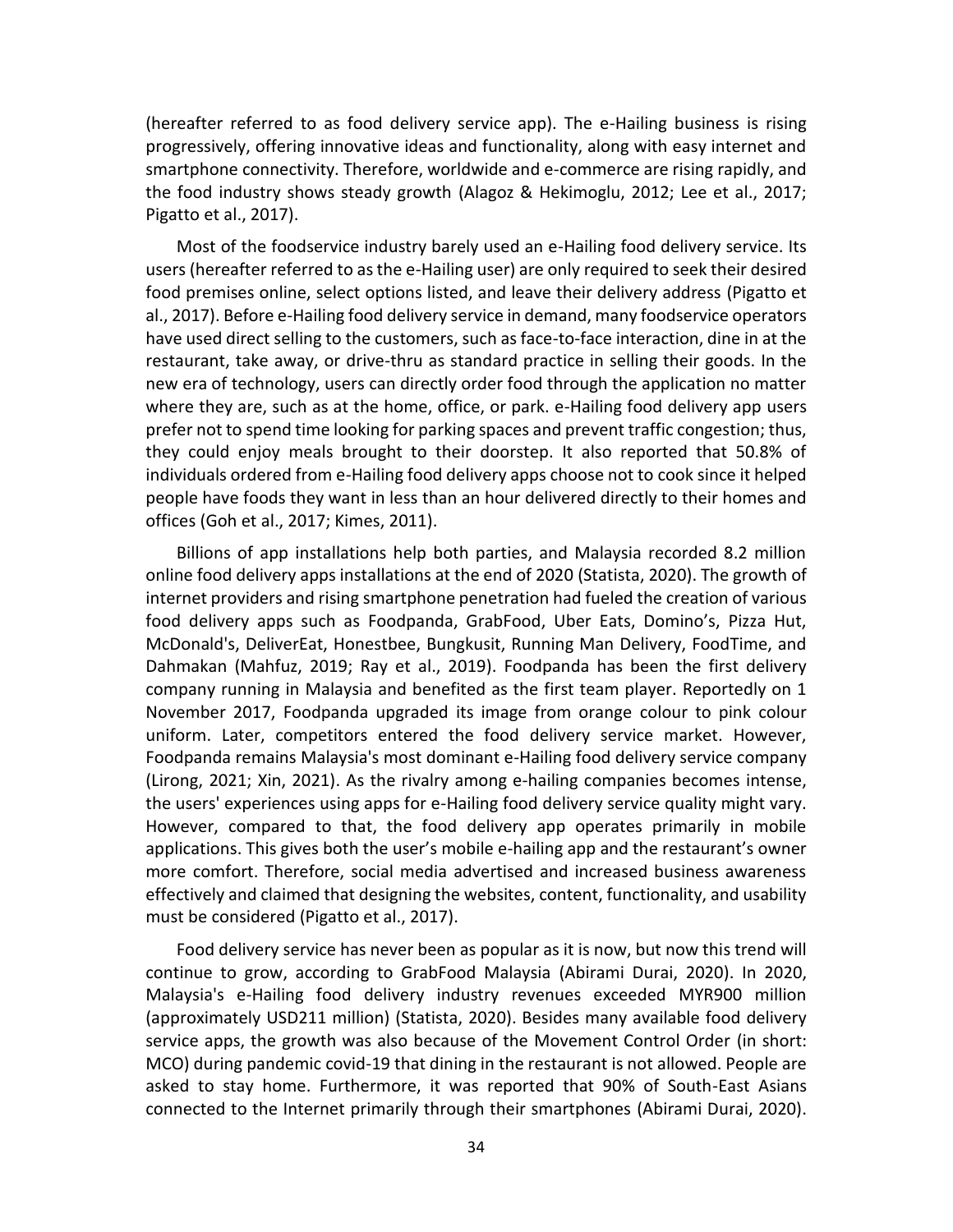As a result, the region's online food delivery is projected to reach over MYR24 billion (approximately USD8 billion) in market size in 2025 (Abirami Durai, 2020).

An online food delivery service is where foodservice operators or restaurant operators deliver food to a user through the restaurant's website. Customers use an app that quickly places orders from a restaurant, and the mess menu online can be set up through the online food ordering system (Adithya et al., 2017). Orders can also be easily tracked with an online food menu; it upholds the database for users and develops the food delivery service. The restaurants and mess can even modify the restaurant menu online and easily upload images. The perceived control and convenience of online food ordering services were important to users and non-users. However, non-users needed more personal contact and added higher anxiety about using the services. In addition, the non-users feel unsafe to use online payments, as they do not trust the applications and fear security risks. Thus, non-users think paying cash on delivery is the safest mode of payment (Kimes, 2011).

The experience can be different for each user of the app responsiveness since there will be a first-time user in the e-Hailing food delivery app. The study of Gunden et al. (2020) stated that decision-making has many special features; generally, when motivated by unique motivational situations, users will make buying decisions. Receiving at a late time or the apps are slow and stuck while the user is using it can make the apps' rate drop, and it tends them to uninstall it and change it to other e-Hailing's apps.

The app reliability is vital if it is trustworthy or consistently performed. Trustworthiness has the most significant positive impact on the perceived importance of using an e-Hailing food delivery app to formulate user attitudes (Zhao & Bacao, 2020b). Users tend to believe the apps can be functional and continually advertise them on their websites. Sometimes, the apps do not show whether the restaurant is open or close since the user can check it on the website, but it is not available in the apps.

Online purchasing development involves a limitless range of products and services to facilitate personalization (Yeo et al., 2017). Therefore, many users expect to receive an excellent quality product personalized to their desire. However, a study has revealed that few users found the quality of products as the prime concern, and the actual product received is different from what companies described (Rahman, 2015).

Professionalism during delivery services is another significant aspect of the rideruser relationship (Mohi, 2012). Although some riders believe that their employer can be stern in terms of job performance, some riders feel that their employer closes one's eyes to their misbehaviour at times (Gaikwad & Herczeg, 2020). Furthermore, some riders claim no reason to be friendlier to users for ratings since there are no rewards or extra cash linked to ratings (Gaikwad & Herczeg, 2020).

Users have begun to concentrate on waiting time because of service performance diversity (Lee & Lambert, 2000; Mohi, 2012). The waiting process is often perceived as an unpleasant experience because of its economic and physical burdens. Furthermore,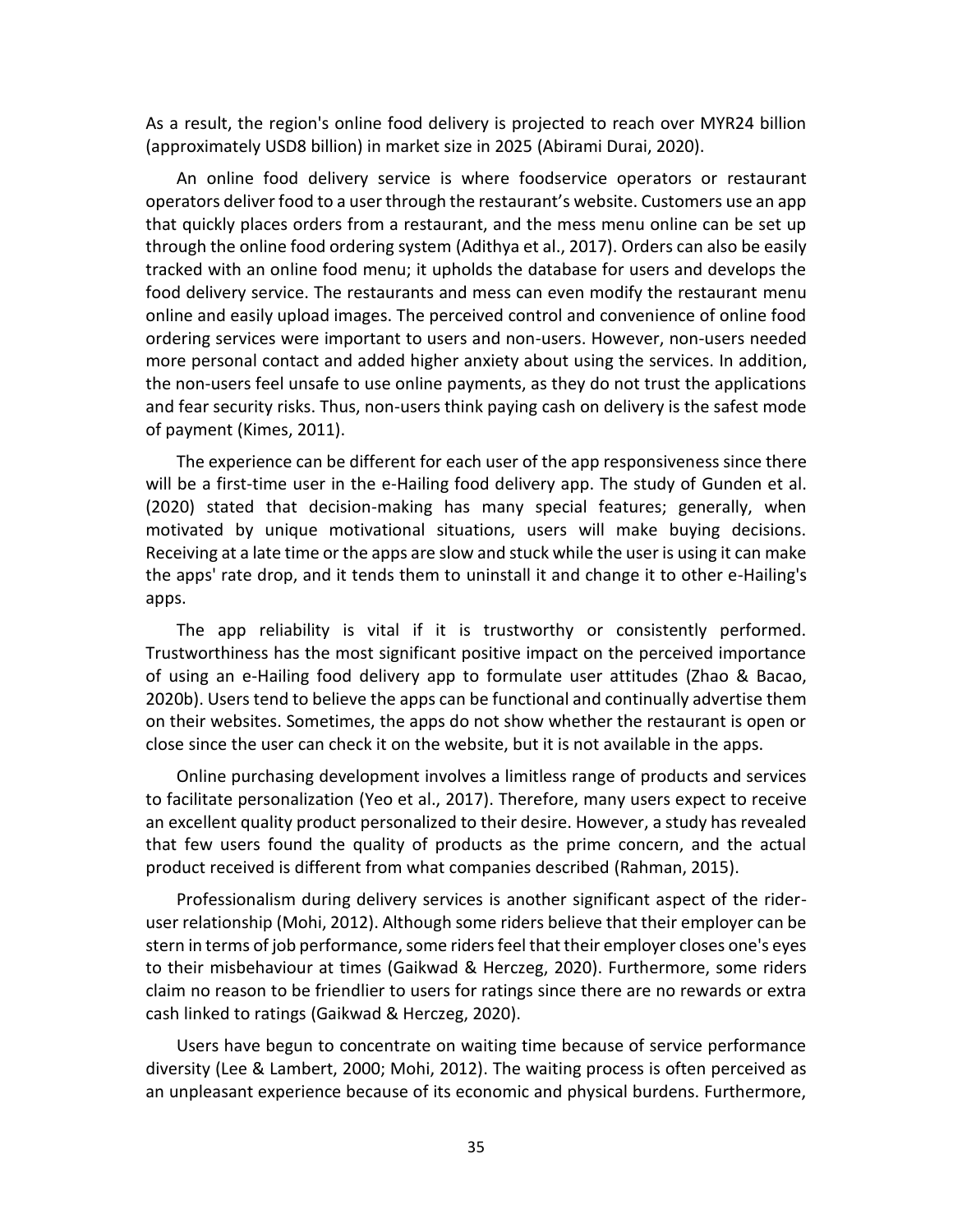the delivery delays will reduce the users' experiences as users highly expect the service quality (McDougall & Levesque, 2000). However, late delivery can contribute to user frustration with the e-Hailing food delivery companies, which leads to unrepeated ordering.

Thus, to address the problem stated, the research objective, i.e., to examine the relationship between the service quality dimension (i.e., App Responsiveness, App Reliability, Product Expectation, Rider Professionalism, and Waiting Time) towards user experiences in Klang Valley, was formulated.

# **2 Literature Review, Development of Research Framework, and Research Hypotheses**

#### **2.1 e-Hailing Food Delivery Service Dimensions**

The service provided by e-Hailing companies allows users to place orders to a restaurant through an online food ordering system (Adithya et al., 2017). Quality of service is always of the utmost significance for generating users' experiences because the quality of goods and services depends on them. The most prominent factors are the quality of service that can be evaluated by linking users' expectancy against their exact service encounters' assumptions (Berry et al., 1988). Therefore, the service quality directly results from the disparity between expectancy and users' exact service assumption (Yeşilada & Direktouml, 2010). However, Izogo and Ogba (2015) claimed that service level contributes to users' experiences and retention due to multiple reasons.

This study proposed five dimensions of e-Hailing Food Delivery Service Quality Dimensions: App Responsiveness, App Reliability, Product Expectation, Rider Professionalism, and Waiting Time. App Responsiveness is the ability of the food delivery apps to respond, receive and process the order to both users and the third party. Meanwhile, for apps, reliability is the capacity to perform the service promised accurately and appropriately. Product Expectation is what users assume the product they will get from providers through the purchase. Rider Professionalism is the competency in performing a delivery duty with professional interactions to achieve positive job quality. The last dimension is Waiting Time; it is a pre-process wait until the foods are safely delivered to the users.

#### *2.1.1 App Responsiveness*

The development and installation of the e-Hailing food delivery apps will be the backbone of the food industry because of the ability to receive and process the order, which will benefit both users and the third party. The app's responsiveness can create loyalty to a brand and its services, increasing the frequency of installations and active users. Responsiveness applies to staff's ability to support customers and efficiently provide timely service (Alex & Ondiek, 2014). The more people believe, the more they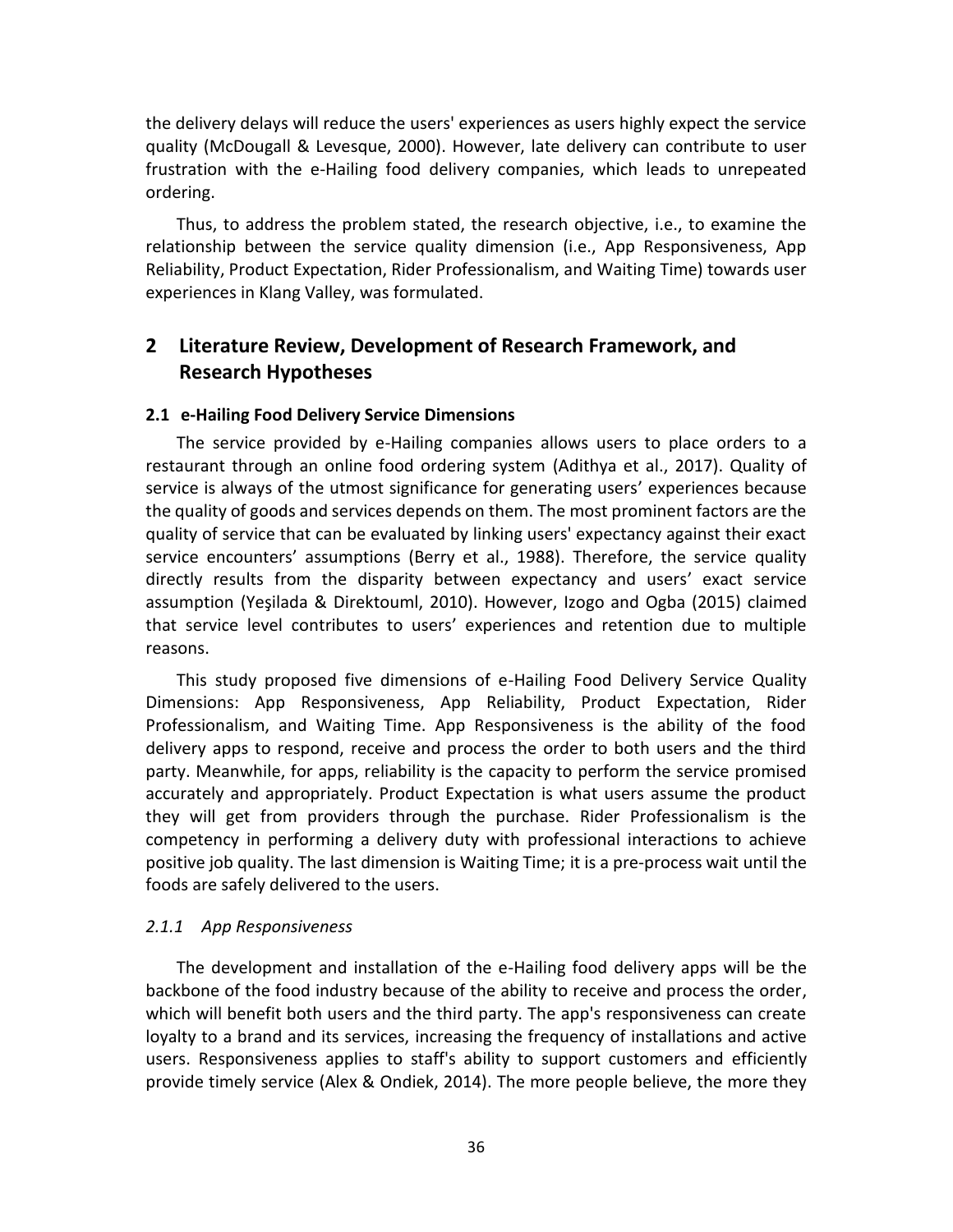will use the same apps rather than other existing apps. It consists of speed and service processing capabilities to respond to user service requests promptly.

More precisely, responsiveness is the willingness or readiness of employees to provide services (Al-Azzam, 2015). Zhao and Bacao (2020a) claimed that although the COVID-19 negatively affects the supply and demand of the catering industry, the consumption patterns of residents have shifted. Besides, the transition of catering companies from conventional in-store services to online-to-offline services has accelerated to thrive in a pandemic situation and preserve sustainable growth. Moreover, this indicator is important because when the customers reach a desired level of quality in an administration, there is a sense of self-esteem (Azudin et al., 2018).

#### *2.1.2 App Reliability*

Meanwhile, the app reliability has shown that the trustworthiness will positively impact using e-Hailing food delivery apps. Azudin et al. (2018) defined reliability as an ability to achieve what was appropriately promised. Reliability is also described as the capacity to perform the service promised accurately and appropriately (Alex & Ondiek, 2014). Azudin et al. (2018) suggest reliability focusing on the service provider's commitments and users' demand for the service. It is viewed that failure to provide the promised level of service will represent a low level of service quality.

In addition, trustworthiness has the most significant positive impact on the perceived importance of continuing to use e-Hailing food delivery apps to formulate user attitudes (Zhao & Bacao, 2020a). People constantly question whether the apps can be trusted to be used since they will involve money withdrawal, and third parties will know our information. Therefore, users tend to believe the apps can be functional and continually advertise them on their websites. Prabhash (2020) claimed that many e-Hailing food delivery applications allow users to hold accounts with them to order regularly. Before getting an account, a self-check for identification will be needed to provide safety to both the users and the third parties.

#### *2.1.3 Product Expectation*

A core concept in marketing analysis is user expectation, as it holds a significant component in user decision-making. Expectations are also described as the predictions made by users about what is likely to happen during an impending transaction or exchange (Zeithaml et al., 1993). Besides, the measurement indicators for user experiences are expectations. When an actual product succeeds passes expectations, users usually feel satisfied. However, users are likely to be dissatisfied if the actual product is below expectations (Woodruff et al., 1983). Furthermore, expectations are also an important indicator of behaviours and buying intentions. A study has shown that expectations affect users' behaviour and intentions to purchase products or services (Mauri & Minazzi, 2013).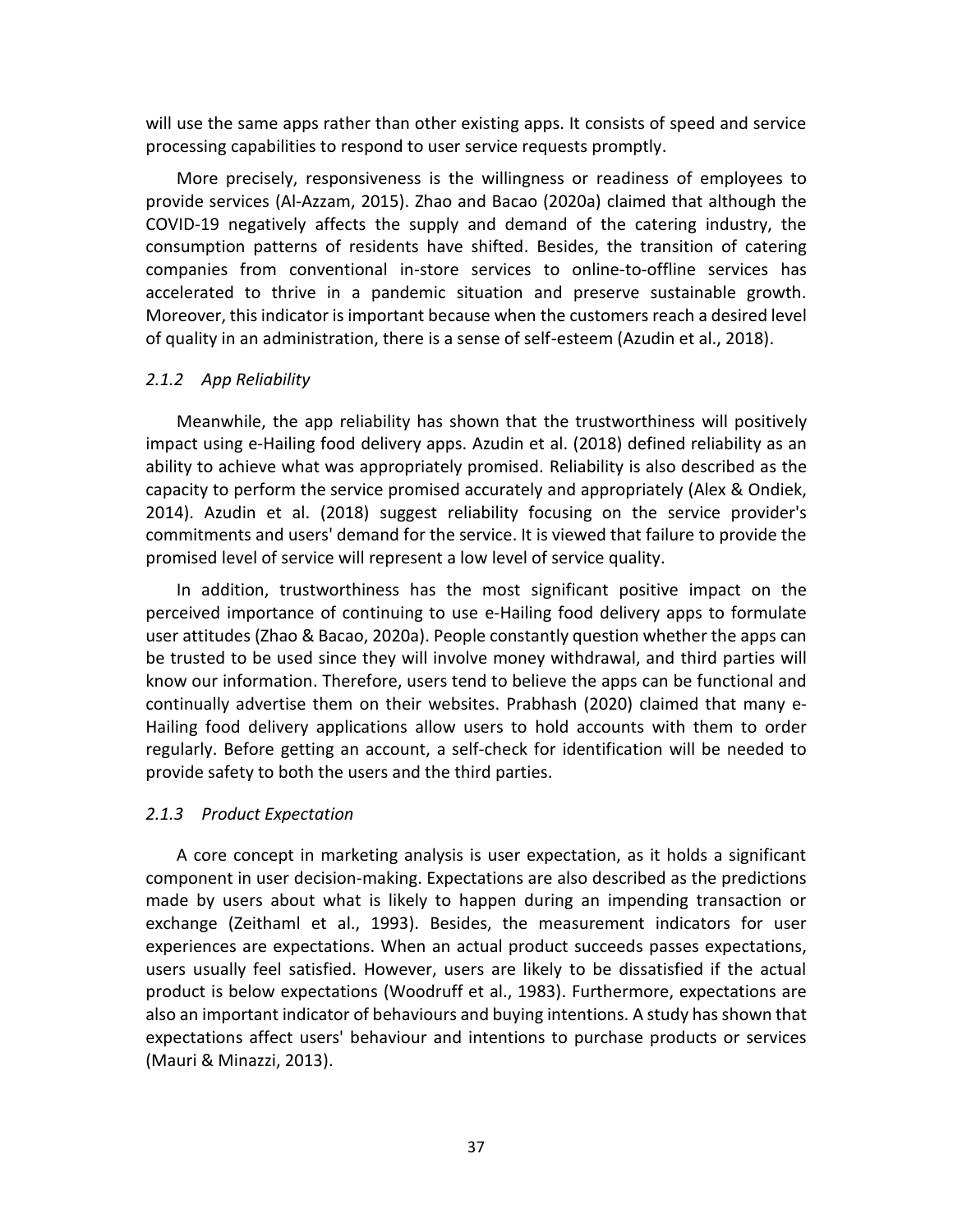The conception of user expectations is a crucial structure driven by multiple personal and external inputs. The previous study found that three categories of elements shaped the development of expectations on a product or service: (1) individual relevant influences (e.g., previous experiences, product awareness, and level of engagement), (2) other relevant influences (e.g., word-of-mouth and web ratings) and (3) company-controlled influences (e.g., characteristics of the product or service, and advertisement techniques) (Sweeney et al., 1992; Zeithaml et al., 1993). Given such an impact in terms of expectation, this study investigated how users' product expectations in e-Hailing food delivery could influence their experiences.

#### *2.1.4 Rider Professionalism*

Haywood-Farmer and Stuart (1990) asserted that professional, professional, and professionalism were commonly used to specify individual competency in performing a specific duty. Mulder (2014) describes professional competence as delivering a consistent, efficient outcome based on expertise, competencies, personalities, commonality, integration, and adaption. Despite its competitive environment, service focus, and high job intensity, the hospitality sector has obligated its staff to develop the most outstanding possible professionalism level (Wong & Chan, 2010). Many companies enhance their professionalism through various discipline programs to maximise service quality (Baum, 1983).

In the e-Hailing food delivery business, their Human Resources Management is responsible for instructing their riders to maintain professionalism during delivery to help their business achieve positive job quality (Gaikwad & Herczeg, 2020). The management also needs to offer training to build interpersonal skills and ethics among its employees to satisfy users (Yilmaz et al., 2018). Competent and trained employees determine every industry's development and success (Hussey et al., 2011). Some riders often see user experiences as a reward and feel appreciated for providing efficiency, which leads to good ratings. Riders with low user ratings can raise their ratings by smiling or merely saying "have a good meal," behaving as if they are not in a hurry, and politely asking for a 'thumbs up' (Gaikwad & Herczeg, 2020).

#### *2.1.5 Waiting Time*

Waiting time is interpreted as vacant time, pre-process waits, unsure waits, incomprehensible waits, unjust waits, lone waits, and crowd waits (Lee & Lambert, 2000). Bielen and Demoulin (2007) concluded that waiting time leaves companies with difficulties in certain situations, and if the service request is high, it may get severe. The period of a service's waiting duration is termed as observed waiting time (McGuire et al., 2010). Time is identified as a valuable asset that needs to be managed wisely as time is money or time is business. Time is an essential factor to be productive for both users and businesses (McGuire et al., 2010). The 'perceived waiting time length' is how users observe and speculate roughly the time pre-and post-service (De Man et al., 2004). One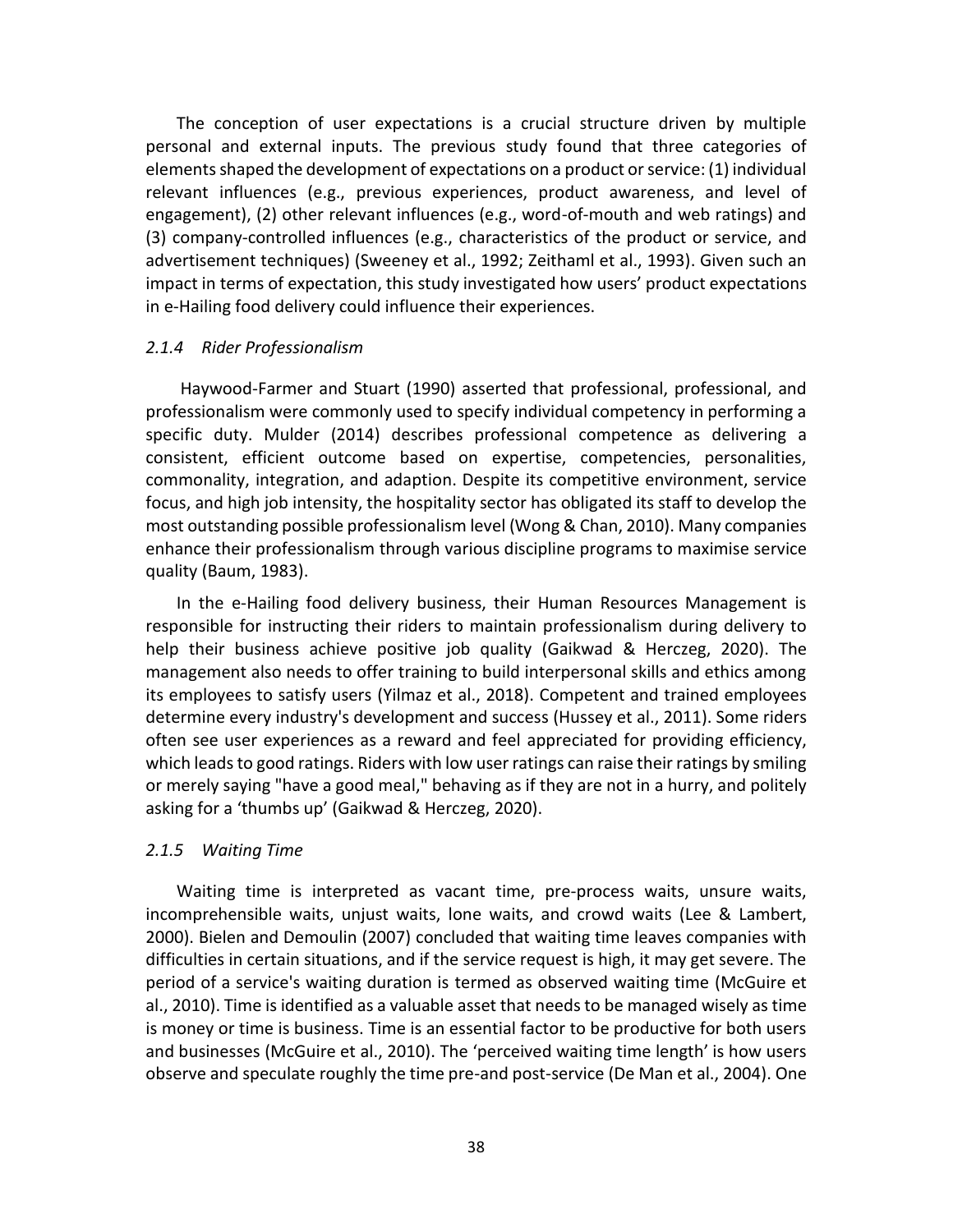of the first to establish a model that defined the variables impacting user experiences with waiting was Maister (1984).

In this context, there are cases in which waiting was viewed either more favourably or more unfavourably as a function of the waiting pressures were established. This concept was backed by Davis and Vollmann (1990) in an analysis of user waiting for times and experiences levels in the food and beverage industry. As users have to wait a bit longer, their view as a whole purchasing experience can be affected, and the 'perceive wait' constantly changes or from person to person as per the quality of service offered (Alsumait, 2015). Research by Lee and Lambert (2000) stated that users believed that 'reasonable waiting time' was longer than 'perceived waiting time,' which influences their experiences. If a user's waiting period is more extended than expected, it has been observed that their feeling of experiences reduces (Iqbal et al., 2012). Nevertheless, a company should emphasize reducing users' waiting time (Clemes et al., 2018).

#### **2.2 User Experiences**

User experiences are a broad viewpoint towards more emotionally appealing connections within the user and the product, application, system, or service (Olsson et al., 2013). Sethu and Saini (2016) study investigate the users' understanding, actions, and experiences of online food delivery services. Their study reveals that online food delivery services help users manage their time better. It is also found that the primary reasons for using the services are ease of availability of their desired food at any time and at the same time easy access to the internet. Alternatively, Lan et al. (2016) claimed that the online's food supply market is still immature; some apparent problems can be seen from users' bad experiences.

#### **2.3 Development of Research Hypotheses**

Along with the service, service quality is always of the utmost significance for generating users' experiences because the quality of goods and services depends on them. Izogo and Ogba (2015) claimed that service level contributes to users' experiences and retention due to multiple reasons. Thus, the following hypothesis is formulated:

H1: There is a significant relationship between e-Hailing food delivery service quality dimensions and user experiences in the Klang Valley.

The app's responsiveness involves system stability, system response time, and function response speed during its operation (Hsu & Tang, 2020). The development and installation of e-Hailing food delivery apps will be the backbone of the food industry because of the ability to receive and process the order. The app's responsiveness can create loyalty to a brand and its services, increasing the frequency of installations and active users. Responsiveness also applies to staff's ability to support customers and efficiently provide timely service (Alex & Ondiek, 2014). Responsiveness is the ability to respond quickly and flexibly to user requirements and perform consistently according to user requirements to improve users' experiences. The more people believe, the more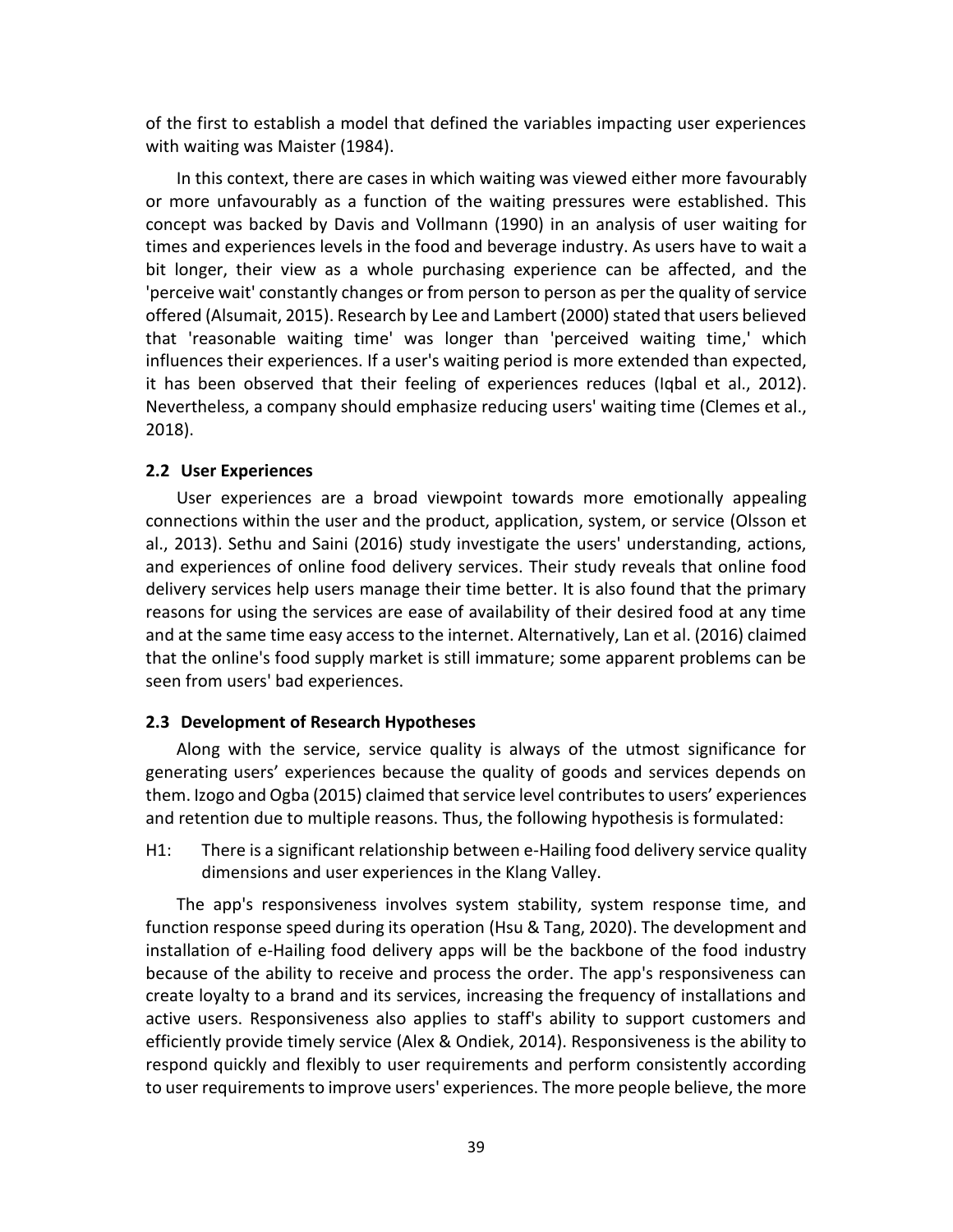they will use the same apps rather than other existing apps. It consists of speed and service processing capabilities to promptly respond to user service requests (Iberahim et al., 2016). Thus, the following hypothesis is formulated:

H<sub>1a</sub>: There is a significant relationship between apps responsiveness and user experiences in the Klang Valley.

Reliability is an ability to perform the service promised accurately and appropriately (Alex & Ondiek, 2014; Azudin et al., 2018). In the context of this study, app reliability is the possibility of the application working failure-free in specified conditions over a set duration of time. Reliability focuses on the service provider's commitments and users' demand for the service offered (Azudin et al., 2018; Pham, 2000). It is viewed that failure to provide the promised level of service will represent a low level of service quality. Besides, trustworthiness has the most significant positive impact on the perceived importance of continuing to use e-Hailing food delivery apps to formulate user attitudes (Zhao & Bacao, 2020b). Shachaf et al. (2008) mentioned that reliability is the best indicator of user experiences in electronic networks. Reliability will impact the app users' experiences in Malaysia. They must fulfil the rider's standards, which will generate user experiences and help create loyalty to the brand as it will improve the business's profitability (Adam et al., 2020). Thus, the following hypothesis is formulated:

H1b: There is a significant relationship between the app's reliability and user experiences in the Klang Valley.

Expectations indicate what users assume the product they will get from providers through the purchase (Kim, 2012). The conception of user expectations is a crucial structure driven by multiple personal and external inputs. The previous studies found that three categories of elements shaped the development of expectations on a product or service: (1) individual relevant influences (e.g., previous experiences, product awareness, and level of engagement), (2) other relevant influences (e.g., word-of-mouth and web ratings) and (3) company-controlled influences (e.g., characteristics of the product or service, and advertisement techniques) (Sweeney et al., 1992). Experiences are a subjective evaluation of products linked to users' prior expectations (Suhartanto et al., 2019). User experiences are usually seen as determining how well a service is delivered by exceeding user expectations (Saleem & Rashid, 2011). Thus, the following hypothesis is formulated:

 $H_{1c}$ : There is a significant relationship between product expectation and user experiences in the Klang Valley.

Rider professionalism is the competency in performing a delivery duty with professional interactions to achieve positive job quality (Gaikwad & Herczeg, 2020). Mulder (2014) describes professional competence as delivering a consistent, efficient outcome based on expertise, competencies, personalities, commonality, integration, and adaption. Despite its competitive environment, service focus, and high job intensity, the hospitality sector has obligated its staff to develop the most outstanding possible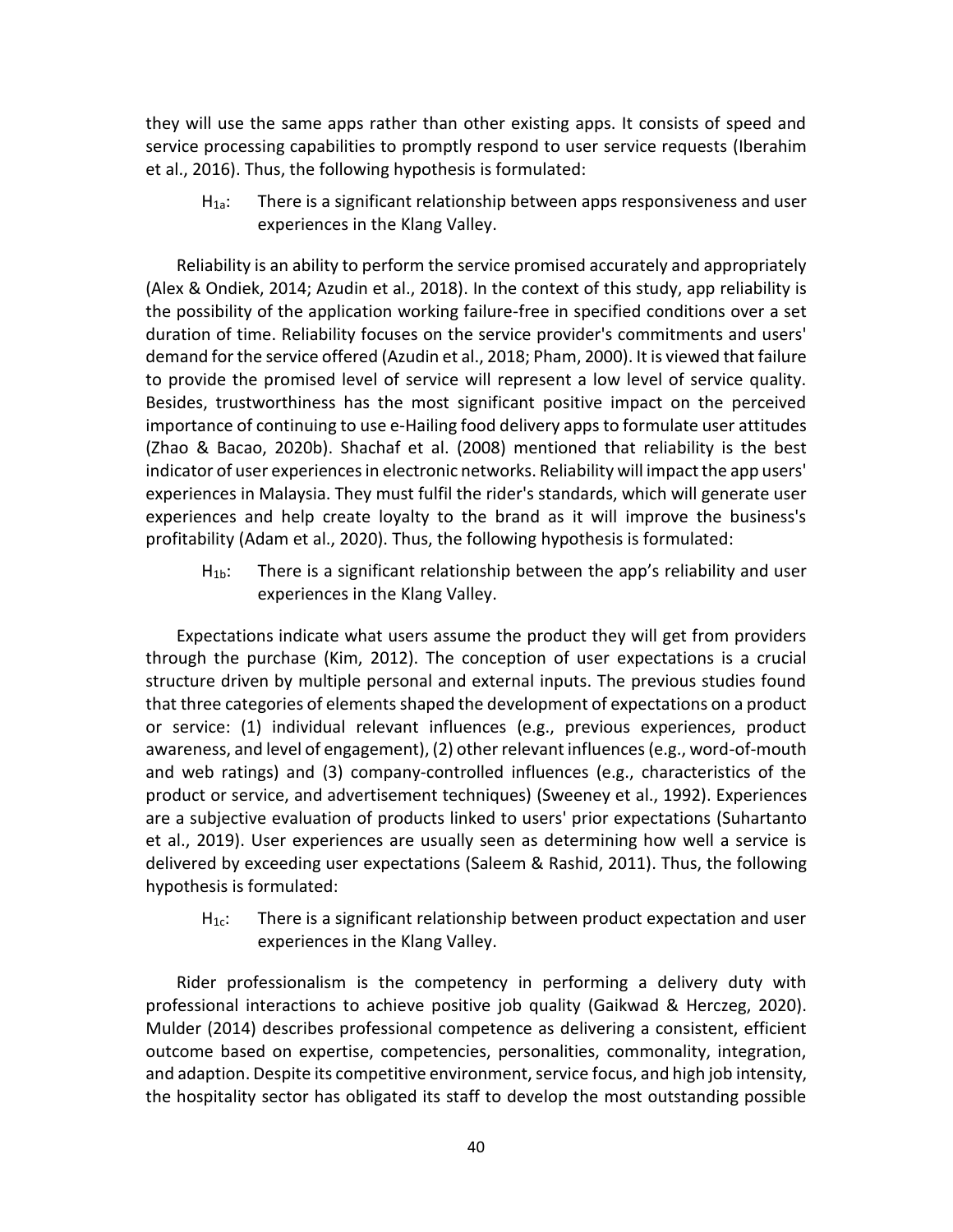professionalism level (Wong & Chan, 2010). user experiences are significantly linked to employee behaviours and attitudes. For example, employees' behaviours, including knowledge, promptness, good manners, sociability, productivity, and passion, are important elements in boosting user experiences (Devasena, 2013; Emery & Fredendall, 2002). Thus, the following hypothesis is formulated:

 $H_{1d}$ : There is a significant relationship between rider professionalism and user experiences in the Klang Valley.

Time is an essential factor to be productive for both users and businesses (McGuire et al., 2010). Waiting time is interpreted as vacant time, pre-process waits, unsure waits, incomprehensible waits, unjust waits, lone waits, and crowd waits (Lee & Lambert, 2000). Time is identified as an asset that needs to be managed since time is money or business. Users believed that is reasonable waiting time was longer than the perceived waiting time, which influenced their experiences. If a user's waiting time is extended than expected, it has been observed that their feeling of experiences reduces (Clemes et al., 2018; Iqbal et al., 2012; Lee & Lambert, 2000). Thus, the following hypothesis is formulated:

 $H_{1e}$ : There is a significant relationship between waiting time and user experiences in the Klang Valley.

## **2.4 Development of Research Framework**

Figure 1 illustrates the study's research framework. The e-hailing Service Quality dimensions, namely App Responsiveness, App Reliability, Product Expectation, Rider Professionalism, and Waiting Time, may influence the user experiences when used with the e-hailing apps. These dimensions were adapted from many hospitality and marketing disciplines (see these studies in Figure 1 and Table2).



#### Figure 1: Proposed Research Framework

*This study adapted from several studies: 1) e-Hailing Food Delivery Service Quality Dimensions; i.e., App Responsiveness (Al-Azzam, 2015; Alex & Ondiek, 2014; Iberahim et al., 2016); App Reliability (Alex & Ondiek, 2014; Azudin et al., 2018; Shachaf et al., 2008); Product Expectation (Mauri & Minazzi, 2013; Saleem & Rashid, 2011; Suhartanto et al., 2019); Rider Professionalism (Devasena, 2013; Gaikwad & Herczeg, 2020; Mulder, 2014); Waiting Time (Alsumait, 2015; Clemes et al., 2018; Iqbal et al., 2012; McGuire et al., 2010); and 2) User Experiences (Lan et al., 2016; Olsson et al., 2013; Sethu & Saini, 2016).*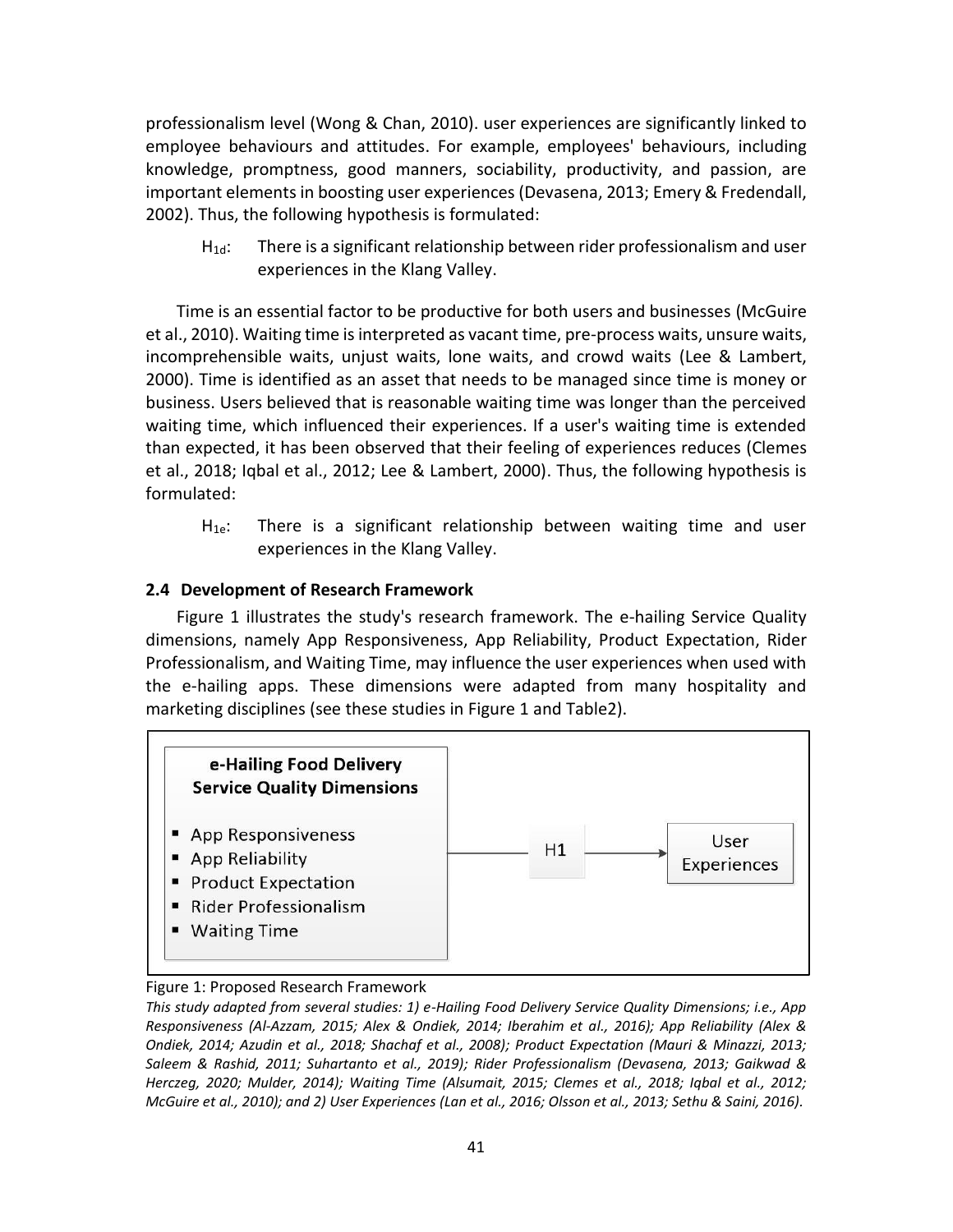## **3 Methodology**

The users of e-Hailing food delivery service apps aged 18 years and above are selected as the unit of analysis in this study. A minimum of 384 respondents was required for this paper based on the calculation of an unknown population (ProjectRegards Admin, 2019). The data was collected of e-Hailing food delivery users in the Klang Valley area. Many e-hailing food delivery service companies in Malaysia collaborate nationally, including Klang Valley, Penang, Putrajaya, and Johor Bahru (Lirong, 2021). They are also increased numbers of food orders in the Klang Valley area (Razak, 2020). Klang Valley is a broad area that covers 10 municipalities, ranging from the highest population to the lowest, including Wilayah Persekutuan Kuala Lumpur, Klang, Cheras, Subang Jaya, Petaling Jaya, Selayang, Shah Alam, Ampang, Putrajaya, and Sepang (Ooi & Nazar, 2021). Aligned with the vast area covered in Klang Valley, the researcher deems to collect data in the Klang Valley.

Questionnaires were adapted from the existing studies and tailored to the setting (see Table 2). The draft questionnaire was through validity and reliability procedures. Five academicians with a hospitality background and five e-Hailing food delivery app users were chosen to provide comments and suggestions to improve the questionnaire's content. All items were measured on a seven-point Likert Scale ranging from 1 (strongly disagree) to 7 (strongly agree). Once the draft questionnaire was corrected following the suggestion, a pilot study was conducted. The score for pilot testing of 50 respondents in this study ranges from 0.785 to 0.953 value shows internal consistency (Hair et al., 2010). Besides, each variables' values are significant as the Cronbach Alpha's value is greater than 0.70. The final questionnaire was created in Google Form, adopting a convenient sampling technique, and shared with e-Hailing food delivery app users through several media, i.e., WhatsApp, Twitter, and Telegram.

## **4 Findings**

#### **4.1 Descriptive Analysis**

This study is a cross-sectional study; the data was collected from 31 December 2020 to 15 January 2021 in Klang Valley, Malaysia. Four hundred complete questionnaires were received. However, after the data cleaning process, 15 responses were invalid for the further procedure, resulting in a 385 (96%) usable responses rate higher than the minimum sample size.

Table 1 presents the demographic profile of the respondents. The female respondents (61%) are higher than the male respondents (39%). Table 1 also showed that most of the respondents were 18-27 years old (63.9%), followed by 28-37 years old (24.7%), and the lowest is 48 and above (3.1%). Most of the respondents' education level is undergraduate, which occupies 53.8% of the overall sample.

Lastly, the respondents prefer to use Foodpanda apps (72.5%), followed by GrabFood apps (64.7%). The four lowest preferred apps are Pizza Hut, Easyeat, Shopee, and Snail Delivery apps (0.3% each) (see Figure 2).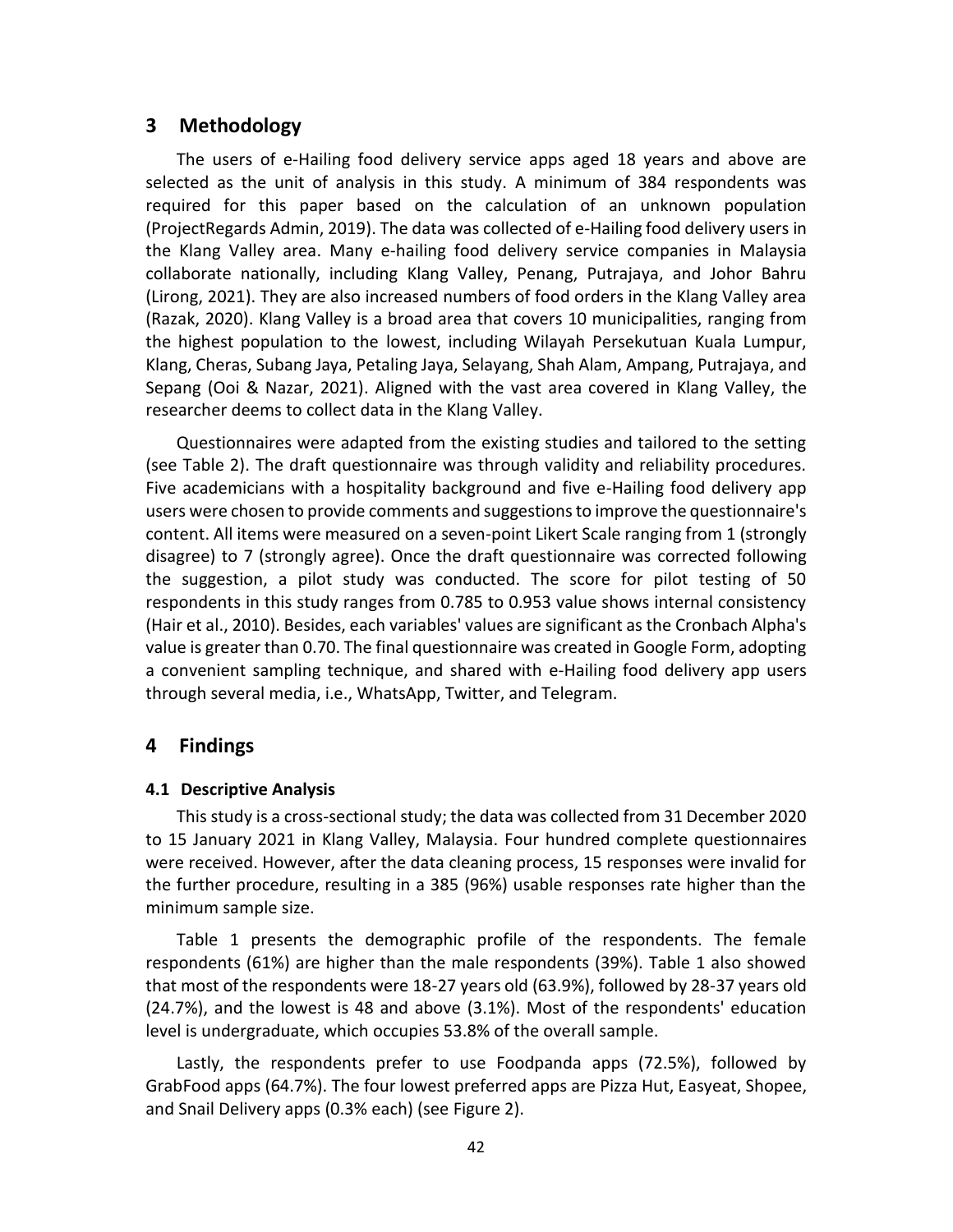| Category                | Items               | Frequency      | Percent (%) |  |
|-------------------------|---------------------|----------------|-------------|--|
| Gender                  | Male                | 150            | 39.0        |  |
|                         | Female              | 235            | 61.0        |  |
| Age                     | $18 - 27$ years old | 246            | 63.9        |  |
|                         | $28 - 37$ years old | 95             | 24.7        |  |
|                         | $38 - 47$ years old | 32             | 8.3         |  |
|                         | 48 and above        | 12             | 3.1         |  |
| Level of Education      | School leavers      | 84             | 21.8        |  |
|                         | Undergraduate       | 207            | 53.8        |  |
|                         | Postgraduate        | 94             | 24.4        |  |
| Preferred food delivery | GrabFood            | 249            | 64.7        |  |
| applications            | Foodpanda           | 279            | 72.5        |  |
| (Respondents may        | Domino's Pizza      | 103            | 26.8        |  |
| choose more than one    | McDelivery          | 214            | 55.6        |  |
| apps)                   | <b>KFC Delivery</b> | 124            | 32.2        |  |
|                         | Others:             |                |             |  |
|                         | More fun            | $\overline{2}$ | 0.5         |  |
|                         | Pizza Hut<br>٠      | 1              | 0.3         |  |
|                         | Easyeat             | 1              | 0.3         |  |
|                         | Shopee              | 1              | 0.3         |  |
|                         | Snail Delivery      | 1              | 0.3         |  |

Table 1: Demographic Profile (*N = 385*)



Figure 2: Preferred e-Hailing Food Delivery Service Apps

Table 2 provides the means and standard deviation distribution of all items. Table 2 also itemised the source of the measuring items used in the questionnaire.

Table 2: Descriptive Statistics (*N=385*)

| <b>Items</b> | Statements                      | <b>Authors</b>   | Mean | Std       |
|--------------|---------------------------------|------------------|------|-----------|
|              |                                 |                  |      | Deviation |
|              | <b>App Responsiveness</b>       | (Al-Azzam, 2015; |      |           |
| <b>B1</b>    | The apps are fast when using it | Alex & Ondiek,   | 5.64 | .922      |
| B2           | The apps are not lagging        | 2014; Azudin et  | 5.36 | .982      |
| B3           | The apps are easy to use        | al., 2018)       | 5.69 | .903      |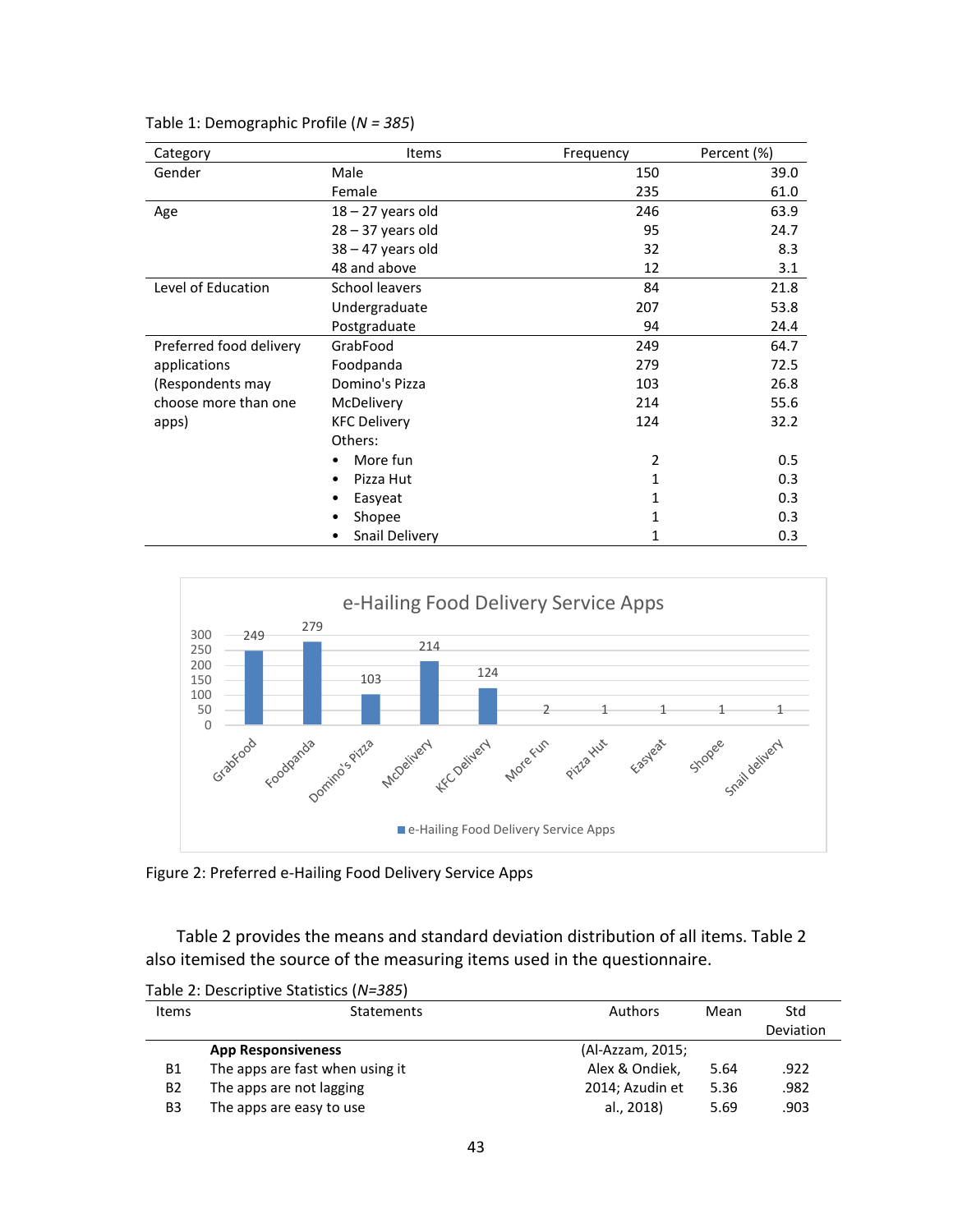| Items          | Statements                                                 | Authors            | Mean | Std       |
|----------------|------------------------------------------------------------|--------------------|------|-----------|
|                |                                                            |                    |      | Deviation |
| <b>B4</b>      | The apps are well responding through the order             |                    | 5.61 | .973      |
|                | <b>App Reliability</b>                                     |                    |      |           |
| <b>B5</b>      | The food in the apps is tally with the official restaurant | (Alex & Ondiek,    | 5.50 | 1.013     |
| B <sub>6</sub> | The apps are functioning very well, as stated in the       | 2014; Azudin et    | 5.53 | .938      |
|                | media                                                      | al., 2018;         |      |           |
| <b>B7</b>      | The apps gave a variety selected of restaurant             | Prabhash, 2020)    | 5.59 | .956      |
| B8             | Apps ensure the safety and security of the users           |                    | 5.57 | .958      |
|                | <b>Product Expectation</b>                                 | (Mauri &           |      |           |
| B9             | The online reviews influence my product expectations       | Minazzi, 2013;     | 5.56 | 1.040     |
| <b>B10</b>     | Products quality often met my expectations                 | Saleem &           | 5.36 | .969      |
| <b>B11</b>     | Products delivered as displayed on applications            | Rashid, 2011;      | 5.40 | 1.006     |
| <b>B12</b>     | The actual product often received as described             | Suhartanto et      | 5.42 | .929      |
|                |                                                            | al., 2019)         |      |           |
|                | <b>Rider Professionalism</b>                               | (Devasena, 2013;   |      |           |
| <b>B13</b>     | The riders are polite and friendly                         | Mulder, 2014;      | 5.71 | .948      |
| <b>B14</b>     | The riders are helpful                                     | Yilmaz et al.,     | 5.74 | .980      |
| <b>B15</b>     | The rider's priority the cleanliness                       | 2018)              | 5.66 | .968      |
| <b>B16</b>     | The riders follow all delivery procedures                  |                    | 5.75 | .923      |
|                | <b>Waiting Time</b>                                        | (Alsumait, 2015;   |      |           |
| <b>B17</b>     | The time given to wait is acceptable                       | Clemes et al.,     | 5.60 | .893      |
| <b>B18</b>     | The application shows the estimated waiting time           | 2018; Iqbal et     | 5.77 | .938      |
| <b>B19</b>     | The estimated waiting time is accurate                     | al., 2012;         | 5.44 | 1.054     |
| <b>B20</b>     | They inform if any delays in delivery needed               | McGuire et al.,    | 5.67 | .926      |
|                |                                                            | 2010)              |      |           |
|                | <b>User Experiences</b>                                    |                    |      |           |
| C1             | I am satisfied with the overall experience of using this   |                    | 5.71 | .858      |
|                | e-Hailing food delivery app in terms of app                |                    |      |           |
|                | responsiveness                                             |                    |      |           |
| C <sub>2</sub> | I am satisfied with the overall experience of using this   |                    | 5.66 | .833      |
|                | e-Hailing food delivery app in terms of apps reliability   | (Lan et al., 2016; |      |           |
| C <sub>3</sub> | I am satisfied with the overall experience of using this   | Olsson et al.,     |      |           |
|                | e-Hailing food delivery app in terms of product            | 2013; Sethu &      | 5.58 | .866      |
|                | expectation                                                | Saini, 2016)       |      |           |
| C <sub>4</sub> | I am satisfied with the overall experience of using this   |                    |      |           |
|                | e-Hailing food delivery app in terms of rider              |                    | 5.69 | .894      |
|                | professionalism                                            |                    |      |           |
| C <sub>5</sub> | I am satisfied with the overall experience of using this   |                    | 5.62 | .914      |
|                | e-Hailing food delivery app in terms of waiting time       |                    |      |           |

#### **4.2 Hypotheses Testing**

Regression Model 1 is used to test Hypothesis 1, which tests the relationship between e-Hailing Food Delivery Service Quality dimensions as the independent variables and the user Experiences as the dependent variable. Five dimensions relating to e-Hailing Food Delivery Service Quality were identified: App Responsiveness, App Reliability, Product Expectation, Rider Professionalism, and Waiting Time. The results relating to Hypothesis 1 are summarised in Table 3.

As summarised in Table 3, the beta loading for App Responsiveness  $(\beta =$  199, $p$ <.001) is less than the 1% significance level, indicating that this dimension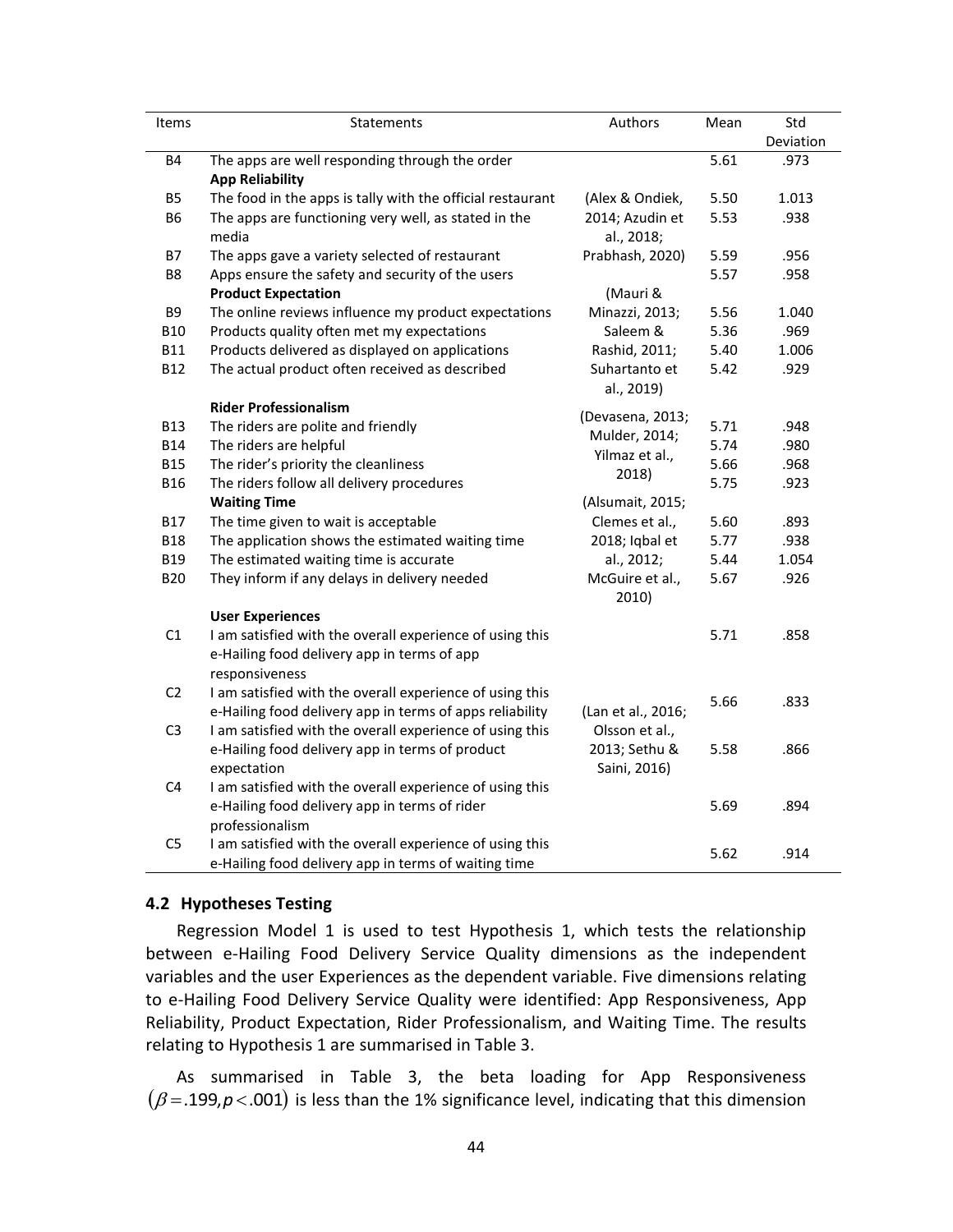is significant in e-Hailing Food Delivery Service Quality and supported  $H_{1a}$ . Thus, address research objective 1 and partially satisfy Hypothesis 1.

The beta loading for App Reliability  $(\beta = 0.199, p < 0.001)$  was less than the 1% significance level, indicating that this dimension was significant in e-Hailing Food Delivery Service Quality and supported  $H_{1b}$ . Thus, address research objective 1 and partially satisfy Hypothesis 1. However, the beta loading for Product Expectation  $(\beta$ =-.048, $p$ >.10)was more than the 10% significance level, indicating that this dimension was insignificant in e-Hailing Food Delivery Service Quality. Therefore, the finding did not support  $H_{1c}$ .

The beta loading for Rider Professionalism $(\beta =$ .190, $p$ <.001) was less than the 1% significance level, indicating that this dimension was significant e-Hailing Food Delivery Service Quality and supported  $H_{1d}$ . Thus, address research objective 1 and partially satisfy Hypothesis 1. Lastly, the beta loading for Waiting Time  $(\beta =$  387, $p$ <.001) was less than the 1% significance level, indicating that this dimension was significant in e-Hailing Food Delivery Service Quality and supported  $H_{1e}$ . Thus, address research objective 1 and partially satisfy Hypothesis 1.

In conclusion, waiting time is the important dimension for user experience  $(\beta\!=\!0.387)$ , followed by App Responsiveness and App Reliability  $(\beta\!=\!0.199)$ and the Rider Professionalism dimension  $(\beta \!=\! 0.190)$ . Thus, the results of this study address research objective 1 and partially support H1.

| Model                      | Unstandardised<br>Coefficients |            | Standardised             |          | Sig.      |
|----------------------------|--------------------------------|------------|--------------------------|----------|-----------|
|                            | B                              | Std. Error | <b>Coefficients Beta</b> |          |           |
| User Experiences           |                                |            |                          |          |           |
| (Constant)                 | .824                           | .189       |                          | 4.353    | .000      |
| App Responsiveness         | .190                           | .046       | .199                     | 4.109    | $.000***$ |
| App Reliability            | .188                           | .049       | .199                     | 3.861    | $.000***$ |
| <b>Product Expectation</b> | $-.045$                        | .041       | -.048                    | $-1.094$ | .275      |
| Rider Professionalism      | .168                           | .039       | .190                     | 4.287    | $.000***$ |
| <b>Waiting Time</b>        | .359                           | .043       | .387                     | 8.433    | $.000***$ |

Table 3: Regressions results of the e-hailing food delivery service quality on user experiences

*Note: \*\*\*Significant at 1% level; \*\*Significant at 5% level; \*Significant at 10% level*

## **5 Discussion**

This study was conducted to better understand user experiences towards e-Hailing Food Delivery Service Quality Dimension at Klang Valley. In addition, this study also develops the relationship between e-Hailing Food Delivery Service Quality Dimensions and User Experiences. After completing multiple regression, it shows a positive relationship between the independent variables: e-Hailing Food Delivery Service Quality Dimension and the dependent variable, User Experiences.

Numerous researchers advised that service quality sub-dimensions need to be formed to cater exclusively to diverse contexts because of the uncertainty of an existing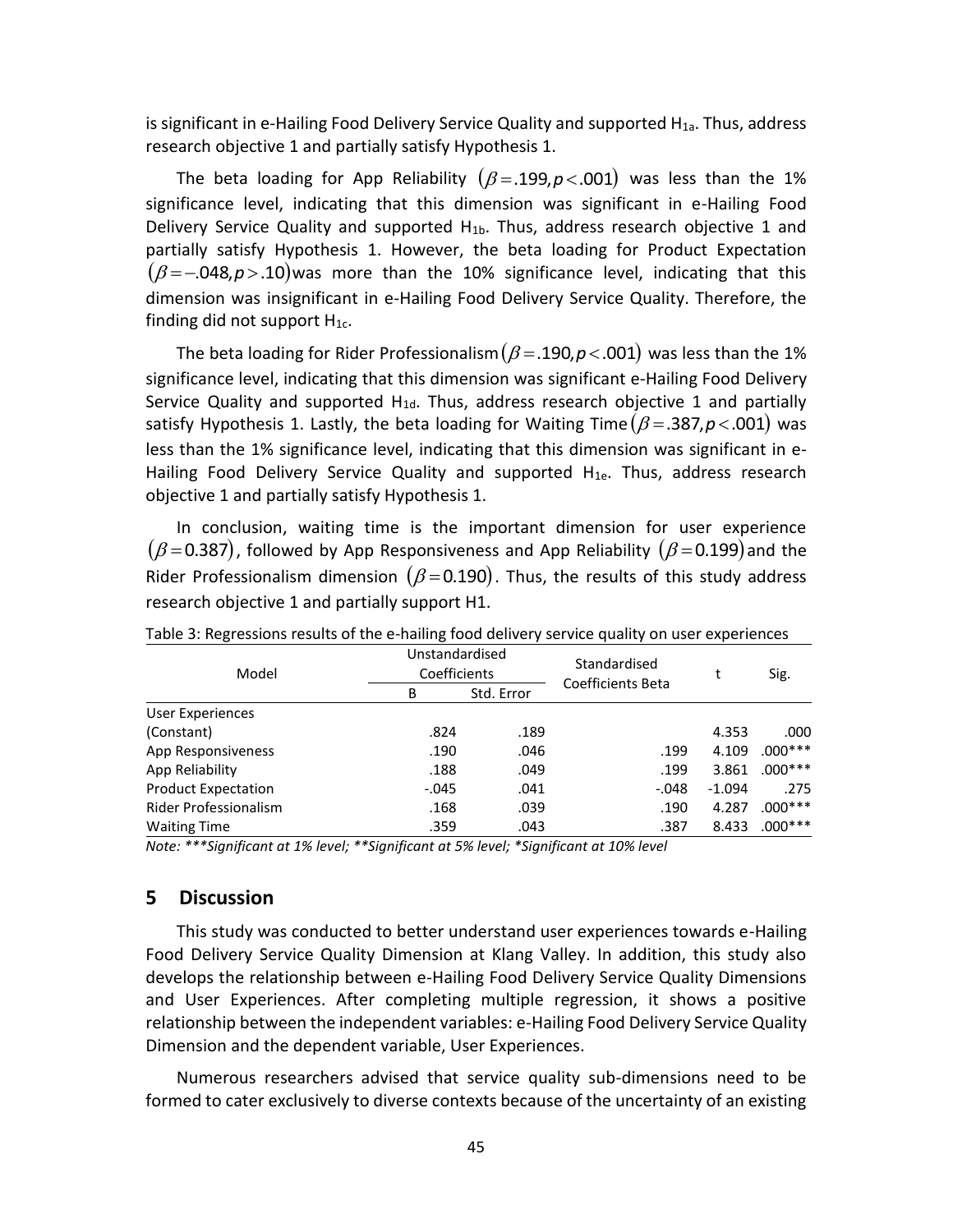sub-dimensions service quality (Alotaibi et al., 2011; Brady & Cronin, 2001; Clemes et al., 2018; Mohi, 2012).

Research Objective 1 was achieved as the relationship between e-Hailing Food Delivery Service Quality Dimension (i.e., App Responsiveness, App Reliability, Product Expectation, Rider Professionalism, and Waiting Time) towards User Experiences in Klang Valley.

# **5.1 Discussion pertaining to the relationship between e-hailing service quality dimensions and user experiences**

This section reveals that Hypothesis 1 was achieved. Nonetheless, it was partially supported because this study rejects  $H_{1c}$ , whereas  $H_{1a}$ ,  $H_{1b}$ ,  $H_{1d}$ , and  $H_{1e}$  were accepted. The result indicated that the e-Hailing Food Delivery Service Quality Dimensions has a significant relationship with User Experiences. Many studies have mentioned the significance of e-Hailing Food Delivery Service Quality Dimension in determining User Experiences (Emery & Fredendall, 2002; Iberahim et al., 2016; Izogo & Ogba, 2015; Shachaf et al., 2008). The researchers believe users perceived the e-Hailing Food Delivery Service Quality Dimensions from evaluating their experiences using e-Hailing Food Delivery apps.

#### *5.1.1 App Responsiveness*

Hypothesis 1a proposed a significant relationship between apps responsiveness and user experiences in the Klang Valley. The result from this study supported this hypothesis. This study shows that app responsiveness is an important dimension of e-Hailing service quality in measuring user experiences. This study supports Iberahim et al. (2016) findings. The ability to respond quickly and flexibly to user requirements and perform consistently and respond quickly in line with user requirements will improve users' experience. Besides, the e-Hailing Food Delivery applications' user-friendly features positively impact the user experiences when ordering food online. The statement "The apps are easy to use" gets the highest mean among the other statements in the app responsiveness sub-section. Besides, this result supports Alex and Ondiek (2014) statement that apps' responsiveness toward the users can create a loyalty brand, which means the apps' frequency of use. In line with these researchers' claims, app responsiveness is an essential sub-dimension of e-Hailing food delivery service quality in measuring user experiences.

## *5.1.2 App Reliability*

Hypothesis 1b proposed a significant relationship between app reliability and user experiences in the Klang Valley. The result from this study supported this hypothesis. This study shows that apps reliability is an important dimension of e-Hailing service quality in measuring user experiences. This study supports Shachaf et al. (2008) and Wolfinbarger and Gilly (2003) say that reliability is the best indicator of user experiences in electronic networks. Besides, the collaborations with many restaurants on e-Hailing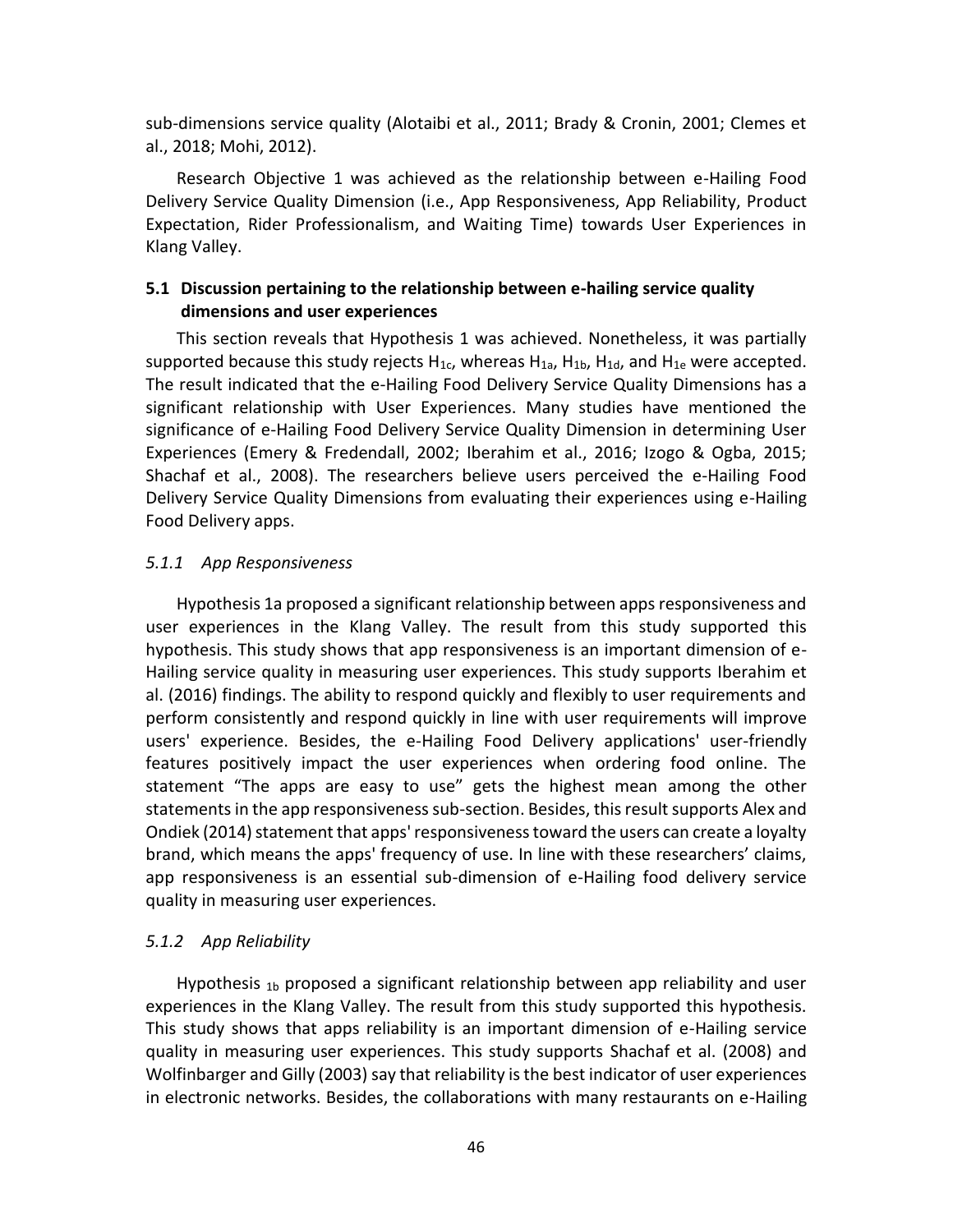Food Delivery applications will greatly satisfy user experiences when ordering food online. The statement "The apps gave a variety selected of the restaurant" get the highest mean among the other statements in the app reliability sub-section. Besides, this result supports Adam et al. (2020) statement that apps reliability will impact the user experiences in using e-hailing food delivery services and help create loyalty to the brand to improve the business's profitability. In line with these researchers' claims, app reliability is an important sub-dimension of e-Hailing food delivery service quality in measuring user experiences.

## *5.1.3 Product expectation*

Hypothesis  $1c$  proposed a significant relationship between product expectation and user experiences in the Klang Valley. However, this study rejected this hypothesis because it indicated an insignificant relationship between product expectation and user experiences in the Klang Valley. This implies that the online reviews, product descriptions, products displayed on apps do not influence users' experiences when using e-Hailing food delivery services. Therefore, in the e-Hailing food delivery service context, the result of this study does not support Suhartanto et al. (2019) and Saleem and Rashid (2011) that stated user experiences are usually seen as a determination of how well a service is delivered by exceeding user expectations. In line with these researchers' claims, this showed that product expectation is not an important sub-dimension of e-Hailing food delivery service quality in measuring user experiences.

#### *5.1.4 Rider professionalism*

Hypothesis 1d proposed a significant relationship between rider professionalism and user experiences in the Klang Valley. The result from this study supported this hypothesis. This study shows that rider professionalism is an important dimension of e-Hailing service quality in measuring user experiences. This study supports Emery and Fredendall (2002) findings in which user experiences are significantly linked to employee behaviours and attitudes. Besides, every rider needs to follow all standard operating procedures during their delivery duty to increase the user experience. The "Riders follow all delivery procedures" statement gets the highest mean among the other statements in the rider professionalism sub-section. In addition, this result supports Devasena (2013) statement that employees' behaviours, including knowledge, promptness, good manners, sociability, productivity, and passion, are critical elements in boosting user experiences. Thus, rider professionalism is an important sub-dimension of e-Hailing food delivery service quality in measuring user experiences.

## *5.1.5 Waiting time*

Hypothesis  $_{1e}$  proposed a significant relationship between waiting time and user experiences in the Klang Valley. The result from this study supported this hypothesis. This study shows that waiting time is an important dimension of e-Hailing service quality in measuring user experiences. This study supports Lee and Lambert (2000) findings that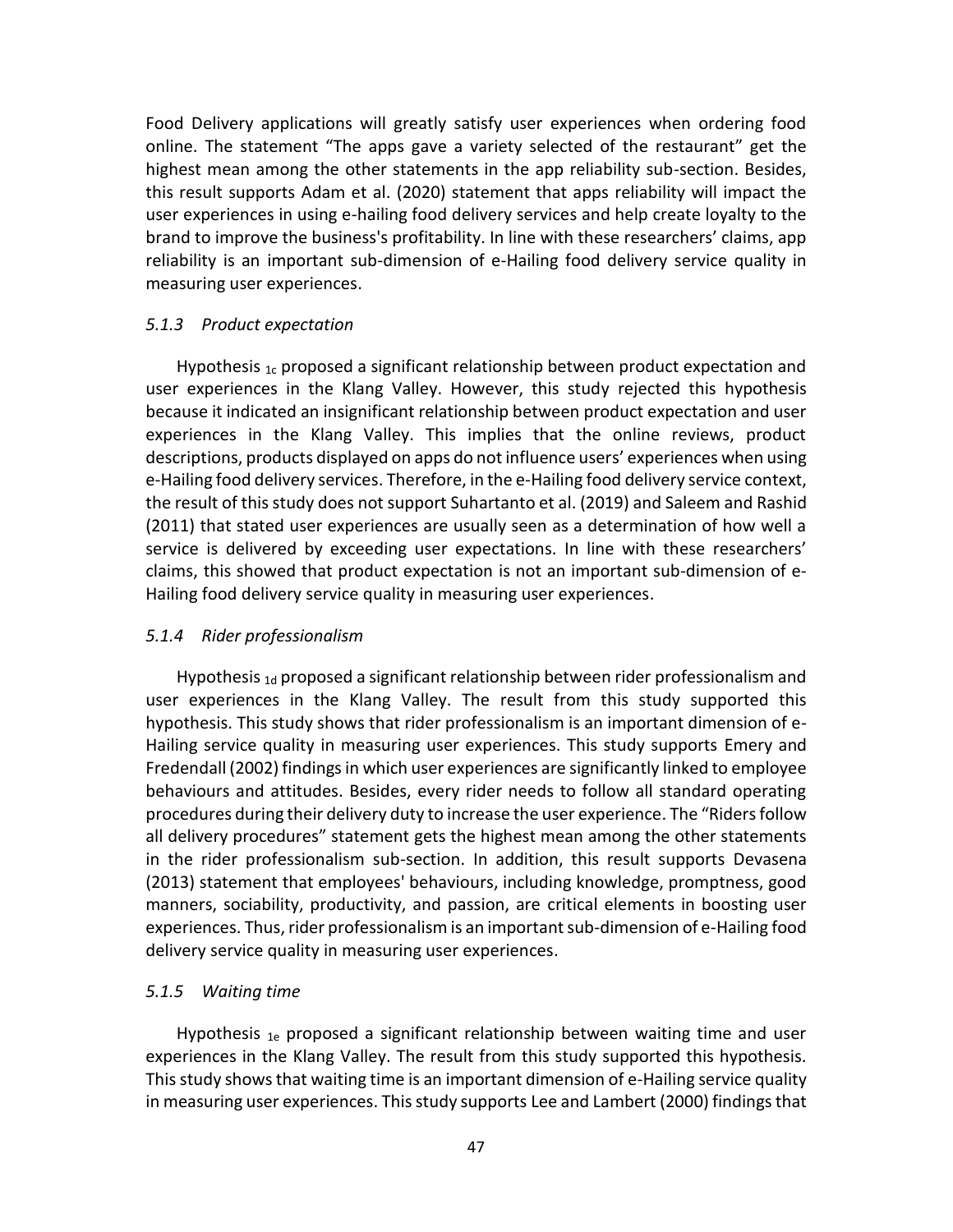users believed that 'reasonable waiting time' was longer than 'perceived waiting time,' which influences their experiences. Waiting time estimation features on e-Hailing Food Delivery applications significantly impact the user experiences. The statement "The application shows the estimated waiting time" gets the highest mean among the other statements in the waiting time sub-section. In addition, this result supports Iqbal et al. (2012) states that if a user's waiting period is shorter than expected, it has been observed that their feeling of experiences increases positively. In line with these researchers' claims, this showed that waiting time is an important sub-dimension of e-Hailing food delivery service quality in measuring user experiences.

#### **5.2 Conclusion**

This study has shown a partially significant relationship between the e-Hailing Food Delivery Service Quality Dimensions (i.e., App Responsiveness, App Reliability, Product Expectation, Rider Professionalism, and Waiting Time) and User Experiences. Therefore, e-Hailing food delivery companies need to improve service quality to increase their experience level. Besides, e-Hailing food delivery companies might also maximize collaborating restaurants to boost the users' excitement in using their applications.

## **5.3 Contributions**

This paper has contributed to the academician and e-Hailing practitioner perspectives that may provide some concepts to enhance this study area. This paper also gives e-Hailing food delivery companies a chance to practice the knowledge to outline some plans to enhance user experiences and re-purchase intention, which help boost the e-Hailing food delivery company.

This paper encourages e-Hailing food delivery companies to make a notable improvement in forming the idea of more trustworthy service quality for e-Hailing food delivery applications. Furthermore, this paper shows the importance of feedback, suggestions, and complaints to acknowledge users' feelings or dissatisfaction regarding e-Hailing food delivery service quality.

This paper provides extra knowledge and develops a few strategies for the e-Hailing food delivery business to enhance customer experiences through improved quality of services, such as upgrading key features of the apps to ensure that it is easy to use anytime and anywhere. Moreover, this paper reveals that they require to enhance their rider's professionalism during delivery duty and improve the accuracy of the estimated waiting time shown on the application.

#### **5.4 Limitations of the research**

First, this paper has statistically examined the relationships between e-Hailing service quality dimensions and user experiences using e-Hailing food delivery services. There are maybe several other indicators of user experiences, such as price, assistance, and marketing influence, but those indicators are not included in this study. More study is needed to validate the dimensions named in this study.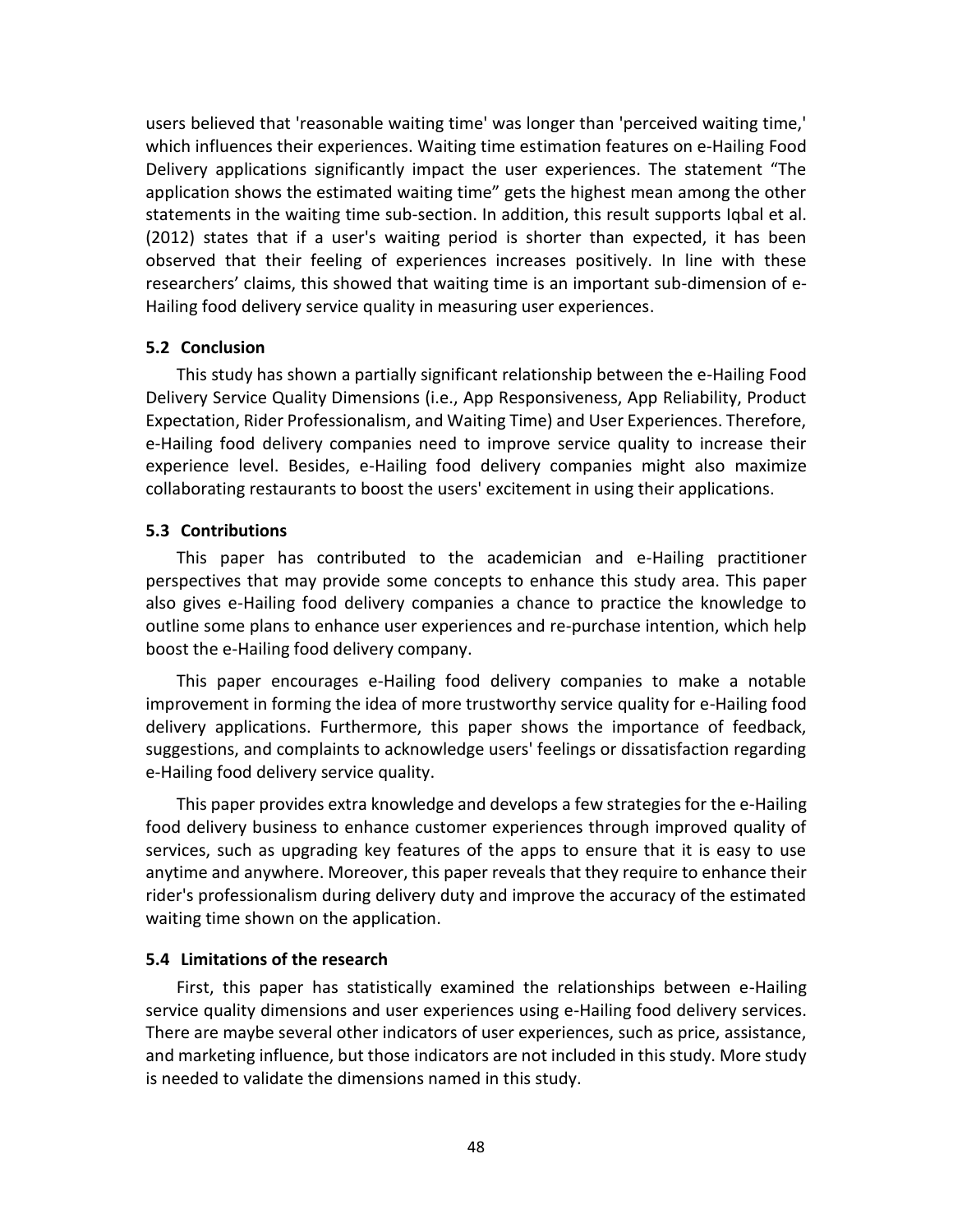There are many other potential kinds of study in the future that can be examined in this study. Future study is nevertheless required to support and extend this paper's results. For example, the researcher may discover a more thorough interpretation of e-Hailing food delivery relating to the service quality dimensions (App Responsiveness, App Reliability, Product Expectation, Rider Professionalism, and Waiting Time) to increase user experiences and encourage re-purchase intention. Hence, it can improve the e-Hailing companies' supervision on the importance of service quality when dealing with the customers.

# **6 References**

- Abirami Durai. (2020, January 04). Food delivery will continue to be a big trend in 2020. *The Star*. [https://www.thestar.com.my/food/food-news/2020/01/04/food-delivery-will](https://www.thestar.com.my/food/food-news/2020/01/04/food-delivery-will-continue-to-be-a-big-trend-in-2020)[continue-to-be-a-big-trend-in-2020](https://www.thestar.com.my/food/food-news/2020/01/04/food-delivery-will-continue-to-be-a-big-trend-in-2020)
- Adam, M., Kee, D. M. H., Junaina, I., Fadhilah, N., Uwais, N., Al Rashidi, F., . . . Pandey, R. (2020). The influence of customer satisfaction on Grab Services in Malaysia. *International Journal of Tourism and Hospitality in Asia Pasific*, *3*(2), 26-37. <https://doi.org/10.32535/ijthap.v3i2.820>
- Adithya, R., Singh, A., Pathan, S., & Kanade, V. (2017). Online food ordering system. *International Journal of Computer Applications*, *180*(6), 22-24. <https://doi.org/10.5120/IJCA2017916046>
- Al-Azzam, A. F. M. (2015). The impact of service quality dimensions on customer satisfaction: A field study of Arab bank in Irbid city, Jordan. *European Journal of Business and Management*, *7*(15), 45-53.

<https://iiste.org/Journals/index.php/EJBM/article/view/22497/23126>

- Alagoz, S. M., & Hekimoglu, H. (2012). A study on TAM: Analysis of customer attitudes in online food ordering system. *Procedia-Social and Behavioral Sciences*, *62*(October), 1138- 1143.<https://doi.org/10.1016/j.sbspro.2012.09.195>
- Alex, O. T., & Ondiek, A. B. (2014). Applicability of SERVQUAL/rater model in assessment of service quality among local authorities in Kenya. *European Journal of Business and Management*, *7*(15), 45-53. [http://ijecm.co.uk/wp](http://ijecm.co.uk/wp-content/uploads/2014/12/21238.pdf)[content/uploads/2014/12/21238.pdf](http://ijecm.co.uk/wp-content/uploads/2014/12/21238.pdf)
- Alotaibi, E., Al-Sabbahy, H., & Lockwood, A. (2011). *Interaction quality in service encounter: Scale development and validation* International CHRIE Conference-Refereed Track, Denver, Colorado USA.

[https://scholarworks.umass.edu/refereed/ICHRIE\\_2011/Friday/9/](https://scholarworks.umass.edu/refereed/ICHRIE_2011/Friday/9/)

- Alsumait, K. (2015). *Guests' waiting experience at hotels: Evidence from Saudi Arabia* [Master's thesis, Rochester Institute of Technology]. <https://scholarworks.rit.edu/cgi/viewcontent.cgi?article=9789&context=theses>
- Azudin, N., Norhashim, M., & Nachiappan, G. (2018). Service quality of Uber in a small city: A case study of Ipoh Uber drivers. *Journal of Advanced Research In Business*, *2*(1). <https://www.jarims.aibma.org/images/vol22018/sbppg19-25.pdf>
- Baum, H. S. (1983). *Planners and public expectations*. Schenkman Publishing Company.
- Berry, L. L., Parasuraman, A., & Zeithaml, V. A. (1988). The service-quality puzzle. *Business Horizons*, *31*(5), 35-43. [https://doi.org/10.1016/0007-6813\(88\)90053-5](https://doi.org/10.1016/0007-6813(88)90053-5)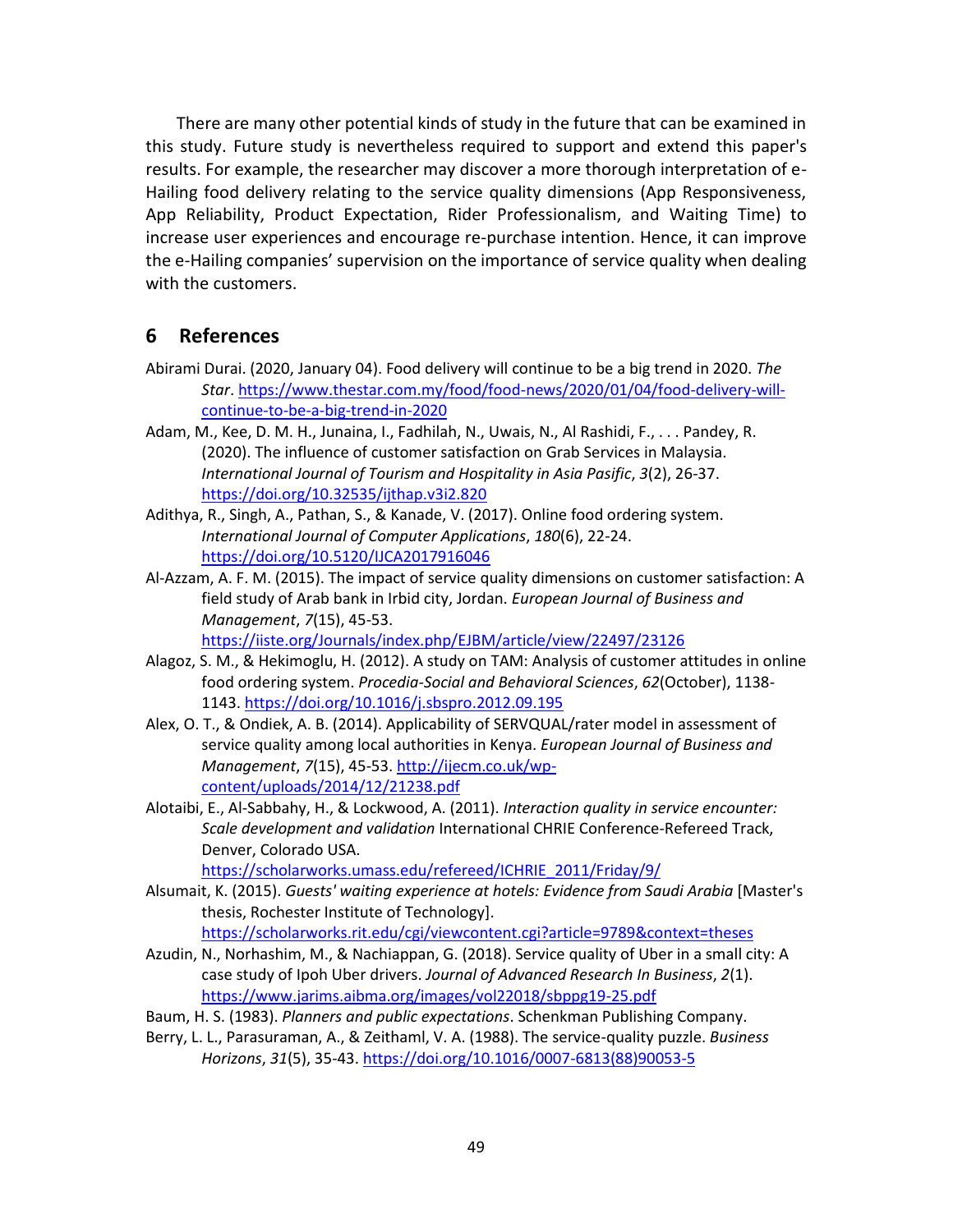- Bielen, F., & Demoulin, N. (2007). Waiting time influence on the satisfaction loyalty relationship in services. *Managing Service Quality: An International Journal*, *17*(2), 174- 193[. https://doi.org/10.1108/09604520710735182](https://doi.org/10.1108/09604520710735182)
- Brady, M. K., & Cronin, J. J. (2001). Some new thoughts on conceptualizing perceived service quality: A hierarchical approach. *Journal of Marketing*, *65*(3), 34-49. <https://doi.org/10.1509/jmkg.65.3.34.18334>
- Clemes, M. D., Mohi, Z., Li, X., & Hu, B. (2018). Synthesizing moderate upscale restaurant patrons' dining experiences. *Asia Pacific Journal of Marketing and Logistics*, *30*(3), 627- 651[. https://doi.org/10.1108/APJML-06-2017-0115](https://doi.org/10.1108/APJML-06-2017-0115)
- Davis, M. M., & Vollmann, T. E. (1990). A framework for relating waiting time and customer satisfaction in a service operation. *Journal of Services Marketing*, *4*(1), 61-69. <https://doi.org/10.1108/EUM0000000002506>
- De Man, S., Vandaele, D., & Gemmel, P. (2004). The waiting experience and consumer perception of service quality in outpatient clinics. *Working Papers of Faculty of Economics and Business Administration*, 1-30. [https://EconPapers.repec.org/RePEc:rug:rugwps:04/229](https://econpapers.repec.org/RePEc:rug:rugwps:04/229)
- Devasena, S. V. (2013). Employee behaviour An analysis using factor analysis. *International Journal of Advanced Research in Management and Social Sciences*, *2*(11), 1-9. <https://garph.co.uk/IJARMSS/Nov2013/1.pdf>
- Emery, C. R., & Fredendall, L. D. (2002). The effect of teams on firm profitability and customer satisfaction. *Journal of Service Research*, *4*(3), 217-229. <https://doi.org/10.1177/1094670502004003005>
- Gaikwad, S. D., & Herczeg, M. S. (2020). *Human resource management perceptions in the algorithm-driven platform economy: an exploratory study on the role of key actors in the food delivery sector* [Master's thesis, Norwegian School of Economics]. <https://hdl.handle.net/11250/2680340>
- Goh, S. K., Ng, S. R., Wong, S. Y., & Chong, L. (2017). Outsourcing to online food delivery services: Perspective of F&B business owners. *The Journal of Internet Banking and Commerce*, *22*(2), 1-18[. https://www.icommercecentral.com/open](https://www.icommercecentral.com/open-access/outsourcing-to-online-food-delivery-services-perspective-of-fb-business-owners.pdf)[access/outsourcing-to-online-food-delivery-services-perspective-of-fb-business](https://www.icommercecentral.com/open-access/outsourcing-to-online-food-delivery-services-perspective-of-fb-business-owners.pdf)[owners.pdf](https://www.icommercecentral.com/open-access/outsourcing-to-online-food-delivery-services-perspective-of-fb-business-owners.pdf)
- Gunden, N., Morosan, C., & DeFranco, A. L. (2020). Consumers' persuasion in online food delivery systems. *Journal of Hospitality and Tourism Technology*, *11*(3), 495-509. <https://doi.org/10.1108/JHTT-10-2019-0126>
- Hair, J. F. J., Black, W. C., Babin, B. J., & Anderson, R. E. (2010). *Multivariate Data Analysis: A Global Perspective* (7<sup>th</sup> ed.). Pearson Education.
- Haywood-Farmer, J., & Stuart, F. I. (1990). An instrument to measure the 'degree of professionalism'in a professional service. *Service Industries Journal*, *10*(2), 336-347. <https://doi.org/10.1080/02642069000000034>
- Hsu, T. H., & Tang, J. W. (2020). Development of hierarchical structure and analytical model of key factors for mobile app stickiness. *Journal of Innovation and Knowledge*, *5*(1), 68- 79.<https://doi.org/10.1016/j.jik.2019.01.006>
- Hussey, J., Holden, M., & Lynch, P. (2011). *A conceptualisation of professionalism in tourism* 29th EUROCHRIE Conference, Dubrovnick, Croatia. <http://repository.wit.ie/id/eprint/1678>
- Iberahim, H., Taufik, N. M., Adzmir, A. M., & Saharuddin, H. (2016). Customer satisfaction on reliability and responsiveness of self service technology for retail banking services.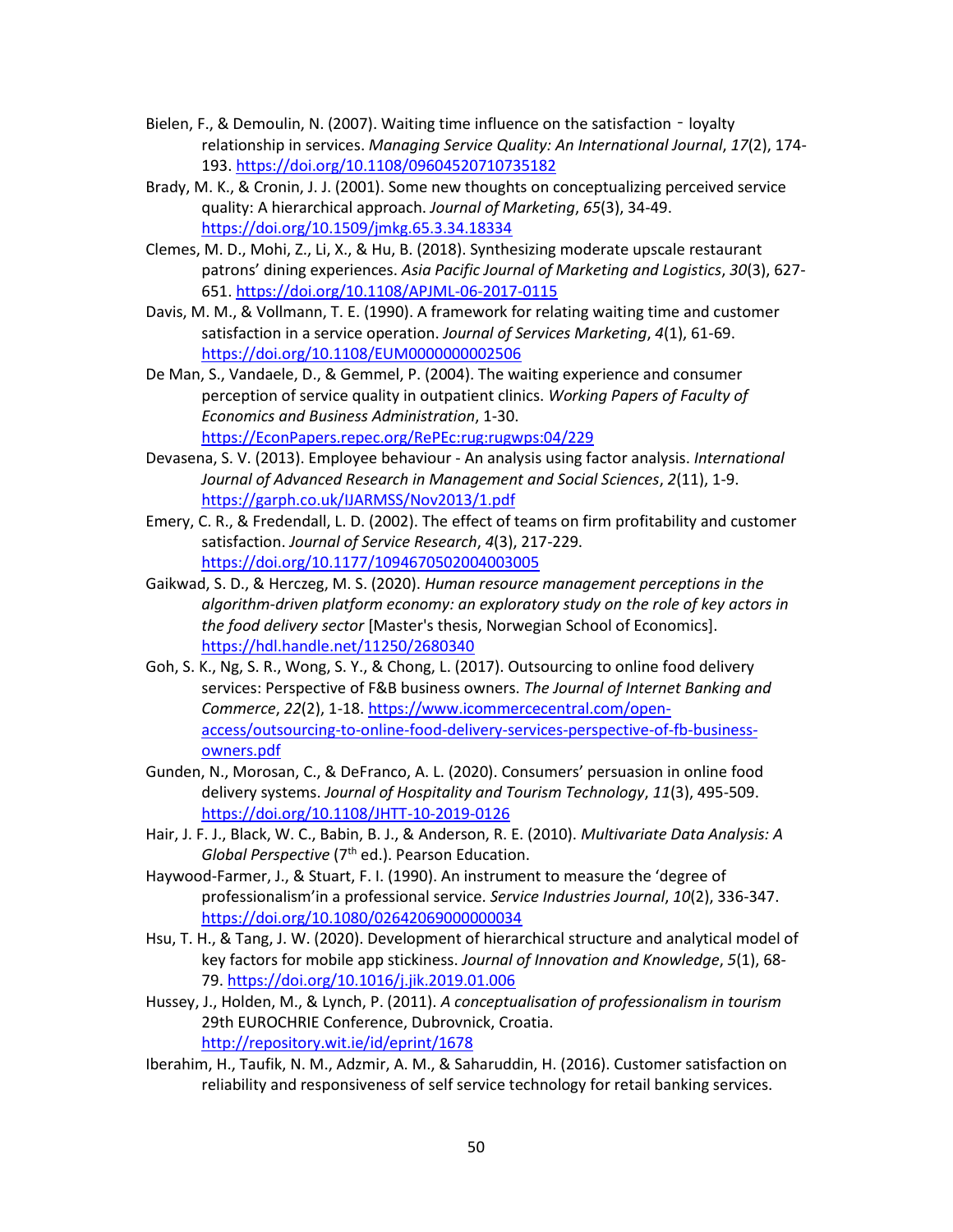*Procedia Economics and Finance*, *37*, 13-20[. https://doi.org/10.1016/S2212-](https://doi.org/10.1016/S2212-5671(16)30086-7) [5671\(16\)30086-7](https://doi.org/10.1016/S2212-5671(16)30086-7)

- Iqbal, Q., Whitman, L. E., & Malzahn, D. (2012). Reducing customer wait time at a fast food restaurant on campus. *Journal of Foodservice Business Research*, *15*(4), 319-334. <https://doi.org/10.1080/15378020.2012.706176>
- Izogo, E. E., & Ogba, I. E. (2015). Service quality, customer satisfaction and loyalty in automobile repair services sector. *International Journal of Quality and Reliability Management*, *32*(3), 250-269.<https://doi.org/10.1108/IJQRM-05-2013-0075>
- Kim, D. J. (2012). An investigation of the effect of online consumer trust on expectation, satisfaction, and post-expectation. *Information Systems and E-Business Management*, *10*(2), 219-240.<https://doi.org/10.1007/s10257-010-0136-2>
- Kimes, S. E. (2011). Customer perceptions of electronic food ordering. *Cornell Hospitality Report*, *11*(10), 6-15[. https://hdl.handle.net/1813/71072](https://hdl.handle.net/1813/71072)
- Lan, H., Ya'nan, L., & Shuhua, W. (2016). Improvement of online food delivery service based on consumers' negative comments. *Canadian Social Science*, *12*(5), 84-88. <https://doi.org/10.3968/8464>
- Lee, E. Y., Lee, S. B., & Jeon, Y. J. J. (2017). Factors influencing the behavioral intention to use food delivery apps. *Social Behavior and Personality: An International Journal*, *45*(9), 1461-1473.<https://doi.org/10.2224/sbp.6185>
- Lee, W., & Lambert, C. U. (2000). Impact of waiting time on evaluation of service quality and customer satisfaction in foodservice operations. *Foodservice Research International*, *12*(4), 241-254.<https://doi.org/10.1111/j.1745-4506.2000.tb00021.x>
- Lirong. (2021, January 15). *Top 11 Food Delivery Services You Can Order Online in Malaysia*. Product Nation[. https://productnation.co/my/27481/best-food-delivery-service](https://productnation.co/my/27481/best-food-delivery-service-malaysia)[malaysia](https://productnation.co/my/27481/best-food-delivery-service-malaysia)
- Mahfuz, K. (2019). *Influence of e-servcies quality on customer satisfaction towards online food delivery services* [Master's thesis, International Islamic University Malaysia]. <http://studentrepo.iium.edu.my/handle/123456789/3247>
- Maister, D. H. (1984). *The psychology of waiting lines*. Boston, MA: Harvard Business School.
- Mauri, A. G., & Minazzi, R. (2013). Web reviews influence on expectations and purchasing intentions of hotel potential customers. *International Journal of Hospitality Management*, *34*(September), 99-107.<https://doi.org/10.1016/j.ijhm.2013.02.012>
- McDougall, G. H., & Levesque, T. (2000). Customer satisfaction with services: Putting perceived value into the equation. *Journal of Services Marketing*, *14*(5), 392-410. <https://doi.org/10.1108/08876040010340937>
- McGuire, K. A., Kimes, S. E., Lynn, M., Pullman, M. E., & Lloyd, R. C. (2010). A framework for evaluating the customer wait experience. *Journal of Service Management*, *21*(3), 269- 290[. https://doi.org/10.1108/09564231011050760](https://doi.org/10.1108/09564231011050760)
- Mohi, Z. (2012). *An analysis of restaurant patrons' experiences in Malaysia: A comprehensive hierarchical modelling approach* [Doctorial thesis, Lincoln University]. <http://dspace.lincoln.ac.nz/handle/10182/4996>
- Mulder, M. (2014). Conceptions of professional competence. In *International Handbook of Research in Professional and Practice-Based Learning* (pp. 107-137). Springer. [https://doi.org/10.1007/978-94-017-8902-8\\_5](https://doi.org/10.1007/978-94-017-8902-8_5)
- Olsson, T., Lagerstam, E., Kärkkäinen, T., & Väänänen-Vainio-Mattila, K. (2013). Expected user experience of mobile augmented reality services: A user study in the context of shopping centres. *Personal and Ubiquitous Computing*, *17*(2), 287-304. <https://doi.org/10.1007/s00779-011-0494-x>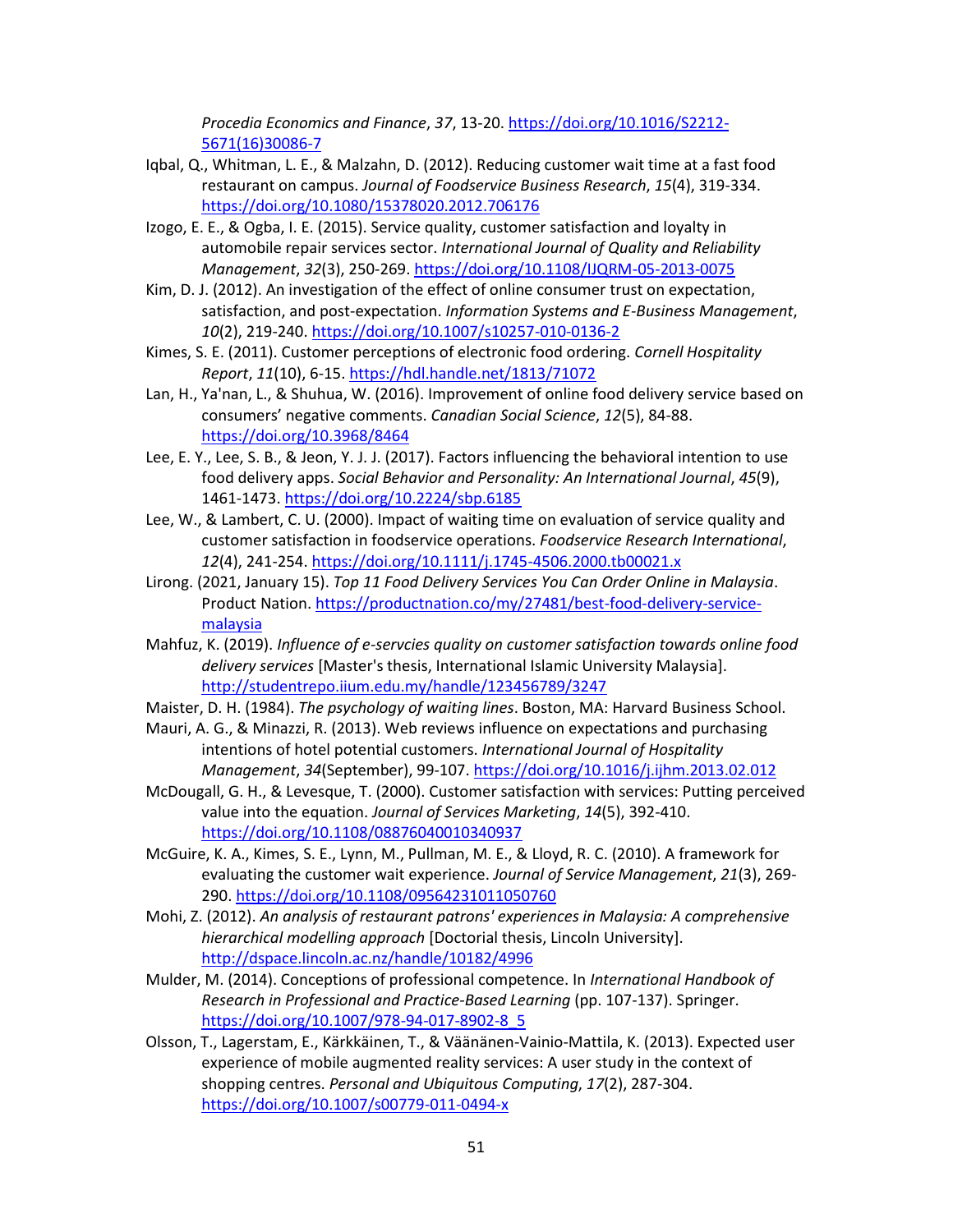Ooi, B.-C., & Nazar, S. A. (2021). Exploring factors influencing e-hailing services in Klang Valley, Malaysia. *International Journal of Business and Economy*, *3*(1), 32-46. <https://myjms.mohe.gov.my/index.php/ijbec/article/view/12635>

Pham, H. (2000). *Software reliability*. Springer Science & Business Media.

- Pigatto, G., Machado, J. G. d. C. F., Negreti, A. d. S., & Machado, L. M. (2017). Have you chosen your request? Analysis of online food delivery companies in Brazil. *British Food Journal*, *119*(3), 639-657.<https://doi.org/10.1108/BFJ-05-2016-0207>
- Prabhash, M. A. M. (2020). The consumer perception on online food delivery system among youth In Kerala. *EPRA International Journal of Multidisciplinary Research*, 96. <https://doi.org/10.36713/epra2013>
- ProjectRegards Admin. (2019, 04 August 2019). *How to calculate reliable sample size for unknown population using Z score*. Retrieved 15 August 2020 from [https://projectregards.com/post/how-to-calculate-reliable-sample-size-for-unknown](https://projectregards.com/post/how-to-calculate-reliable-sample-size-for-unknown-population-using-z-score)[population-using-z-score](https://projectregards.com/post/how-to-calculate-reliable-sample-size-for-unknown-population-using-z-score)
- Rahman, S. M. (2015). Consumer expectation from online retailers in developing e-commerce market: An investigation of generation Y in Bangladesh. *International Business Research*, *8*(7), 121.<https://doi.org/10.5539/ibr.v8n7p121>
- Ray, A., Dhir, A., Bala, P. K., & Kaur, P. (2019). Why do people use food delivery apps (FDA)? A uses and gratification theory perspective. *Journal of Retailing and Consumer Services*, *51*(November), 221-230.<https://doi.org/10.1016/j.jretconser.2019.05.025>
- Razak, R. (2020, 08 May 2020). Demand still high for food delivery riders even under CMCO as most still prefer using online delivery service. *Malay Mail*. [https://www.malaymail.com/news/malaysia/2020/05/08/demand-still-high-for-food](https://www.malaymail.com/news/malaysia/2020/05/08/demand-still-high-for-food-delivery-riders-even-under-cmco-as-most-still-pr/1864147)[delivery-riders-even-under-cmco-as-most-still-pr/1864147](https://www.malaymail.com/news/malaysia/2020/05/08/demand-still-high-for-food-delivery-riders-even-under-cmco-as-most-still-pr/1864147)
- Saleem, Z., & Rashid, K. (2011). Relationship between customer satisfaction and mobile banking adoption in Pakistan. *International Journal of Trade, Economics and Finance*, *2*(6), 537[. https://doi.org/10.7763/IJTEF.2011.V2.162](https://doi.org/10.7763/IJTEF.2011.V2.162)
- Sethu, H. S., & Saini, B. (2016). *Customer perception and satisfaction on ordering food via internet, a case on Foodzoned.Com, in Manipal* Proceedings of the Seventh Asia-Pacific Conference on Global Business, Economics, Finance and Social Sciences (AP16 Malaysia Conference), Kuala Lumpur. http://globalbizresearch.org/Malaysia Conference 2016 July/docs/doc/Management [%20&%20Marketing/KL631.pdf](http://globalbizresearch.org/Malaysia_Conference_2016_July/docs/doc/Management%20&%20Marketing/KL631.pdf)
- Shachaf, P., Oltmann, S. M., & Horowitz, S. M. (2008). Service equality in virtual reference. *Journal of the American Society for Information Science and Technology*, *59*(4), 535- 550[. https://doi.org/10.1002/asi.20757](https://doi.org/10.1002/asi.20757)
- Statista. (2020). *Online Food Delivery*[. https://www.statista.com/outlook/374/122/online](https://www.statista.com/outlook/374/122/online-food-delivery/malaysia)[food-delivery/malaysia](https://www.statista.com/outlook/374/122/online-food-delivery/malaysia)
- Suhartanto, D., Helmi Ali, M., Tan, K. H., Sjahroeddin, F., & Kusdibyo, L. (2019). Loyalty toward online food delivery service: The role of e-service quality and food quality. *Journal of Foodservice Business Research*, *22*(1), 81-97. <https://doi.org/10.1080/15378020.2018.1546076>
- Sweeney, J. C., Johnson, L. W., & Armstrong, R. W. (1992). The effect of cues on service quality expectations and service selection in a restaurant setting. *Journal of Services Marketing*, *6*(4), 15-22[. https://doi.org/10.1108/08876049210037122](https://doi.org/10.1108/08876049210037122)
- Wolfinbarger, M., & Gilly, M. C. (2003). eTailQ: Dimensionalizing, measuring and predicting etail quality. *Journal of Retailing*, *79*(3), 183-198. [https://doi.org/10.1016/S0022-](https://doi.org/10.1016/S0022-4359(03)00034-4) [4359\(03\)00034-4](https://doi.org/10.1016/S0022-4359(03)00034-4)